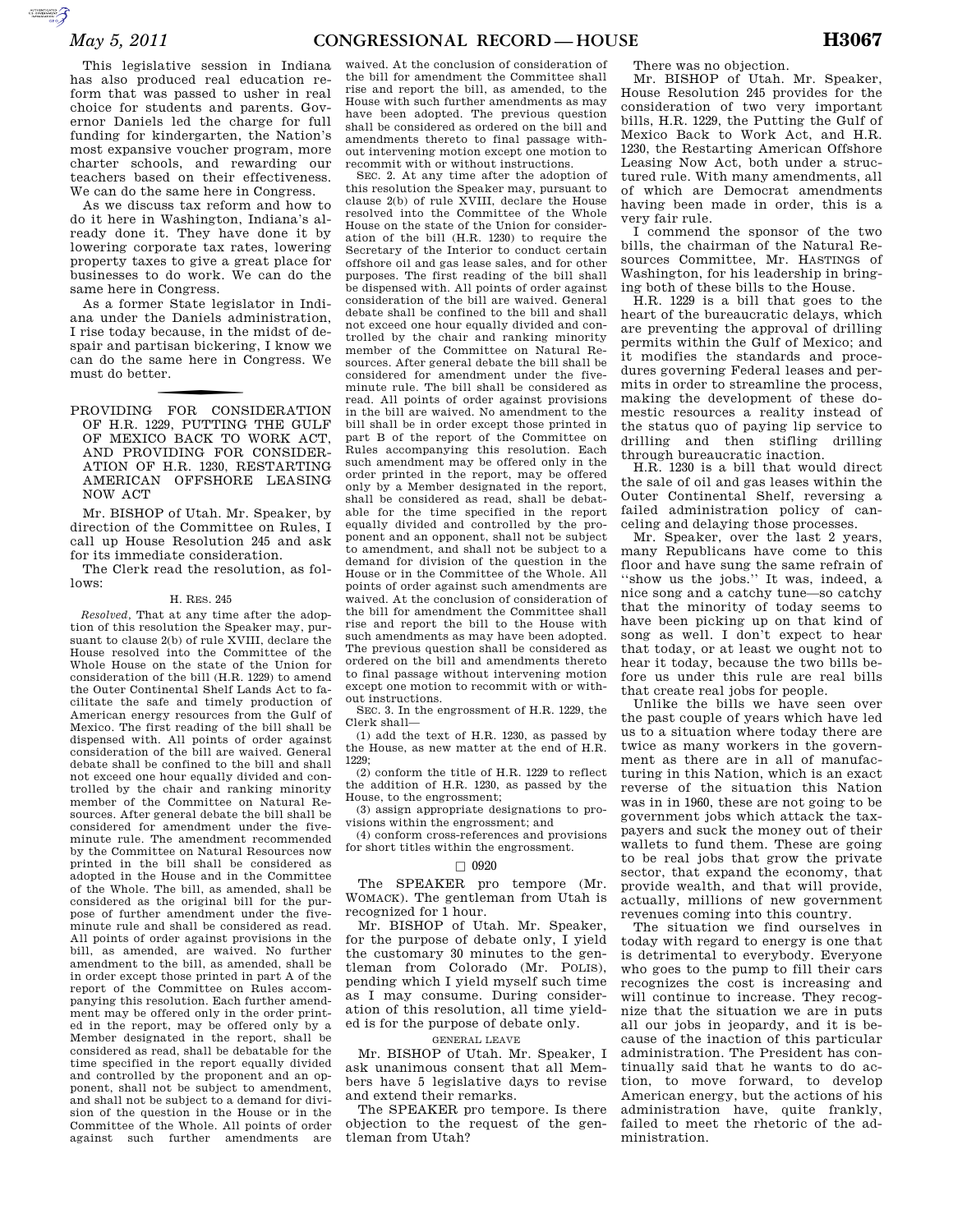The problem has always been a fundamental flaw in our Nation's energy plan. Last May, the Deepwater Horizon accident occurred, which was a tragedy; and we must thank all of those who helped to solve that particular problem; but, unfortunately, the administration's response to that tragedy has turned it into a catastrophe and one which destroys jobs.

Immediately, a moratorium on all sorts of development was put into place. Prior to that moratorium being put into place, there were 52 approved and pending permits, and that moratorium was lifted in October; but of those 52, only 10 permits have been issued since that time. Two of them are new in deepwater and are eight of the 52 that were originally done. That means there are over 40 still approved and still stalled in what has become a de facto moratorium, caused by a footdragging of this administration that, what one columnist said, is moving at a glacial pace. More rigs have left our shore—12—to go to other places in the world where they are welcomed and where they are developing energy sources, where they don't have to face the red tape and the foot-dragging than have actually been approved by this administration.

A perfect example is Seahawk Drilling, a company that had over 500 jobs and 20 rigs that went into chapter 11 bankruptcy. The president of that company stated only one reason for that bankruptcy and that loss of jobs, which was the de facto moratorium of inaction done by this administration in this area in 2008 in a response to an arbitrary drilling ban that was lifted by both the President and Congress. It created a 5-year plan. Virginia was supposed to start the exploration process in 2011, but the Secretary of the Interior delayed that until 2012 and then later delayed all exploration on the Atlantic coast until after 2017.

In the Gulf of Mexico, two other sales were canceled and moved out from this year, which was when they were supposed to begin, once again into next year. It became so bad that a judge in New Orleans gave the administration 30 days to start moving on these projects, saying that what was happening by this administration was increasingly inexcusable and that not acting at all is not a lawful action.

The result of this has simply been catastrophic for jobs in America. The Obama administration has admitted in its official memorandum that, for those days of its official moratorium, 12,000 jobs were lost; but what is more significant is the de facto moratorium there. An LSU study simply said, if this were sustained for 18 months in the gulf area, there would be 24,532 jobs lost and in the Nation 36,137 jobs lost simply because of what we are not doing in the Gulf of Mexico.

It is very simple to understand how this works. Each platform that is out there drilling has 90 to 150 employees. If you add the production team as well

as the exploration team, you can multiply that by a factor of four. So you have almost per every drilling up to 1,400 jobs that are tied to that particular project with \$1,800 a week as the average wage.

That means for every one of those drills that is not put back into production, it is \$5 million to \$10 million per month per platform that is lost to this economy; and the ripple effect within the economy for our energy uses as well as jobs is, once again, staggering as this administration is, indeed, going at a glacial pace. In Virginia alone, 2,000 jobs will be estimated to be lost if the de facto moratorium that pushes everything to 2017 is allowed to take place.

Now, this action, or inaction, by the administration costs every American. It costs us at the gas pump as we see the cost of running our cars increasing almost daily, and this hurts the poor worse than anyone else. It is estimated that every American will pay \$700 more this year for gasoline than least year. Obviously, those at the lower end of the economic scale are the ones who are hurt the most. For every cent that is increased in gas at the pump, that is \$1 billion that is taken out of household incomes in this country; and it makes sure that Americans are then put at the mercy of foreign oil development and foreign energy sources, which may not necessarily like us, and sometimes they're just flat out bad guys.

It also has other areas in which it has affected everyone—once again, those at the lower end of the income scale the most. For every dime that diesel goes up, that is \$400 million that is added to the agricultural industry, which is what we eat, which is tacked onto our food prices. You have to have oil for fertilizer. As that goes up, the cost of fertilizer goes up; the cost of running machinery goes up; the cost of food goes up; the cost of pharmaceuticals, plastics. If you go into the emergency room, everything that is not metal has some element of oil that developed it, and all of those are increasing.

Now, there are only two ways that we can handle this situation. First, you can go with the old concept of supply and demand and simply increase production, which is what these two bills are trying to do; or you can go to the approach that this administration seems to be asking us to do, which is to cut our standard of living, accept gasoline prices at the European level, and beg Saudi Arabia to be nice to us—to put our futures in the hands of OPEC and then amazingly say we can also solve these problems simply by taxing oil companies at a higher rate.

Since 2010, the domestic production of energy in this country has decreased 16 percent. In this year, next year and the year after that, we estimate, unless we make changes, that a quarter of a million barrels of oil will be decreased in our production rate in each of those years. The only area in which any energy production has been increasing is

on private property. Unfortunately for this country, almost all of the energy that we have, most of the energy that we can develop, is on public lands, which is controlled by the government, which is doing nothing now to help develop that.

This is a time where pragmatism is much better than a failed ideology of restrictions. Now, what these two bills do is to simply reverse the job-killing delays that have been taking place. In H.R. 1229, it reforms the law to require leaseholders to receive permits to drill before they start drilling; and it will do it for the first time by law, not simply by a regulation. It demands that the Secretary of the Interior conduct and approve safety revenues, once again, for the first time in history.

More importantly, it ends the de<br>cto moratorium by demanding facto moratorium by prompt guidelines and action. It says that the Secretary of the Interior will have 30 days in which to deal with these issues and then can have up to two 15-day extensions—a total of 60 days to do the review.

Now, while that may seem to some as a quick path, it's not when you look at the history of what has been done. Before the moratorium went into effect, it was taking 5 to 15 days to do the drilling leases and permits.

#### $\Box$  0930

One company was done in nine days just recently. What the problem is is that most of these are simply not being done simply because of inaction. It also says for those that were approved prior to the May 27 moratorium, you've got 30 days to get them going again. This is plenty of time to do the work.

It also does something else for the first time. It provides an expedited hearing process so that legal rights are not lost—they are protected—but you will not go back into a concept of a never-ending lawsuit moratorium.

In 1230, the bill recognizes that this year will be the first time since 1958 that we have a possibility of no offshore lease sales. And it wants to reverse that action to proceed promptly with the 5-year plan so that things, for example, in Virginia will be in effect within 1 year, and those that were scheduled in the gulf can be done within 1 year of the passage of this bill.

This bill simply will create billions in Federal Reserve revenues coming in, and it will create billions in our economy, and it will create jobs.

I hate to say this, but under President Obama, the cost of energy has skyrocketed. The administration has actively blocked and delayed energy production. It's cost jobs. It's raised energy prices. It's made the United States more reliant on unstable foreign countries for our energy. Through the American Energy Initiative, this House is actively working to increase American energy production to lower gas prices, to create American jobs, to generate revenue to help reduce the deficit, and to decrease our dependence on foreign energy.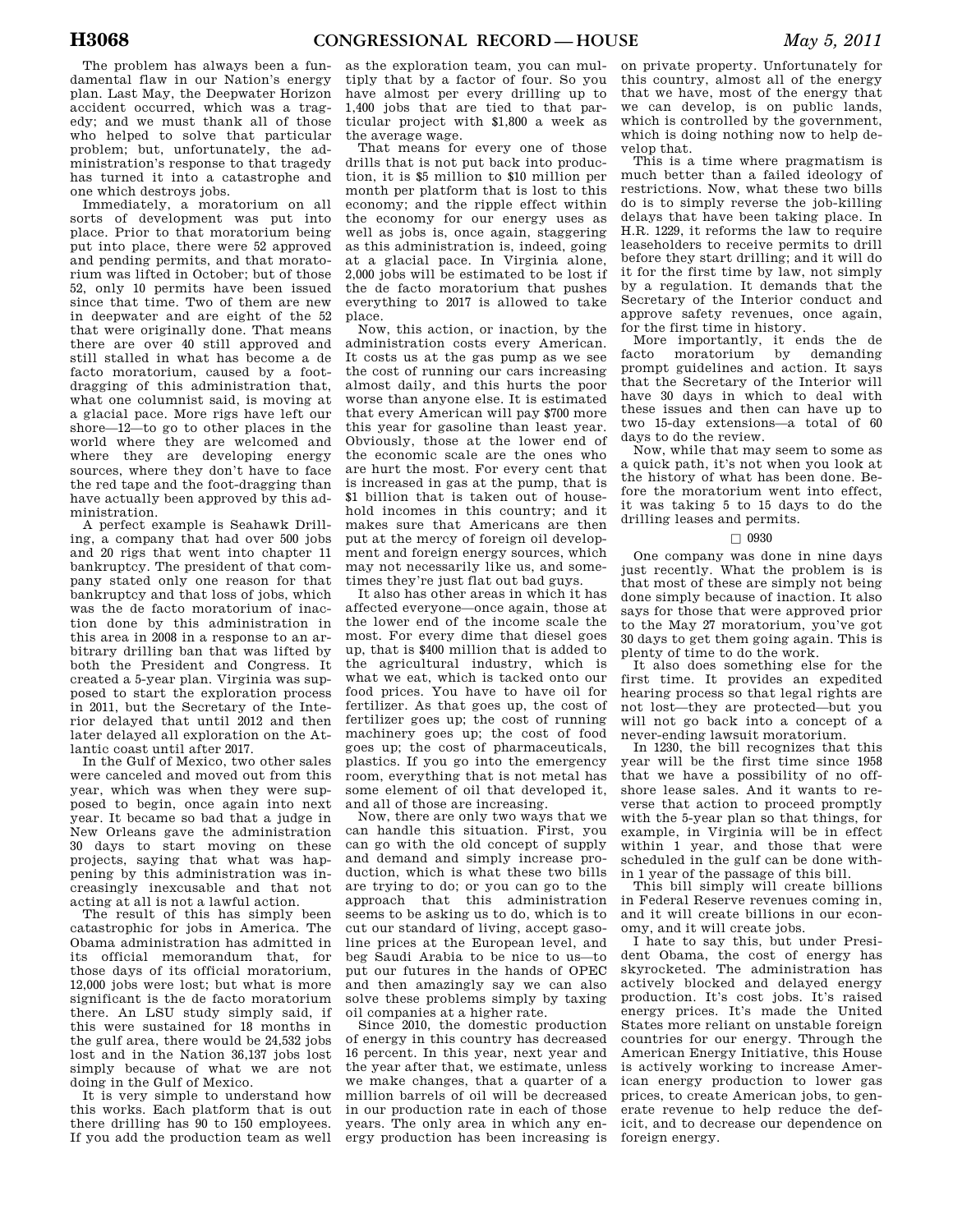The United States Government has had a long history of sporadic attempts to respond to oil and gas prices. Usually, we have missed the mark. But, unfortunately, oil is still the lifeblood of the world and will be for most of our lives. That is why 70 countries and 31 States in the United States are involved in the process. Prices are influenced by the signals that are given by worldwide circumstances and also by government policy.

These two bills are the first of several signals that this House wants to send to the world and to the economy that says our goal should be to come as close to economic and energy self-sufficiency and independence as possible. We are not an energy-poor Nation; and we need to be developing the resources in every way possible, including in the gulf, including in the Outer Continental Shelf, and including on our land sources. That is our future if we want to do anything to create jobs and help the American people. That is specifically what these two bills are aimed to do.

With such, Mr. Speaker, this is a good rule and a fair rule; and the underlying piece of legislation is entirely worthy of our support.

I reserve the balance of my time.

Mr. POLIS. Mr. Speaker, today the House considers the BP respill bills. That might not be what they are officially called, but it's a much more accurate title for this legislation. It's clear that the authors of these BP respill bills did not learn any lessons from the Deepwater Horizon disasters. These bills would make offshore drilling more dangerous for offshore workers, 11 of whom died on the Deepwater Horizon. These bills would make offshore drilling more dangerous for the environment, which was coated with 4.1 million barrels of oil along the Gulf Coast and is killing fish and wildlife in the area to this day as a result of BP's recklessness.

These bills would make offshore drilling more dangerous for our national security because they reinforce the complete myth that America can somehow drill our way out of dependence on oil. And these bills are more dangerous for the economy, risking destroying fishing and tourism jobs in affected areas.

But one thing these bills do not do is make filling up at the pump any more affordable at all for American families. According to the American Petroleum Institute itself, the main advocacy group for oil interests, even if we opened all Federal land to oil drilling, including offshore areas, including Alaska's wildlife refuge and all Federal land that is in the national parks, they can't even say that it would reduce gas prices or oil prices. In fact, the cheap oil analyst at the Oil Price Information Service, which calculates gas prices for AAA, the motorist organization, said: ''This drill, drill, drill thing is tired. It's a simplistic way of looking for a solution that doesn't exist.''

So if this legislation isn't about reducing the price at the pump, what is it about? It's about exploiting our legitimate concerns about high gas prices to deliver another huge giveaway to Big Oil, an industry that made over \$35 billion in profits in the last quarter alone. Meanwhile, the majority refuses to end Big Oil's nearly \$50 billion of special interest tax breaks.

Yesterday in the Rules Committee, Mr. MCGOVERN brought forth a bill that would have ended the giveaway of tax revenue to Big Oil. Unfortunately, the Republican majority chose not to allow that amendment in this rule.

Had that been allowed under the open rule that Mr. MCGOVERN proposed, I would have brought forth an amendment on the floor to use those \$50 billion of revenue to reduce the corporate tax rate to help create jobs in America. Instead, the Republican majority is continuing to seek to keep American taxes high, to keep corporate taxes high, and this is another example of a job-destroying bill that keeps taxes high while picking winners and losers in the economy and using government subsidies to aid an industry that is one of our most profitable industries.

We should allow American businesses of all sizes to compete. The America corporate tax rate of 35 percent is higher than most of the rest of the world, which is why many companies continue to engage in operations overseas. If we can reduce it from 35 percent to 30 or 28 or 26 percent—and we could have done<br>had Mr. McGovERN's amendment Mr. McGovERN's amendment passed in the Rules Committee yesterday, and that is one of the reasons I oppose this rule today—that would create an enormous engine of economic growth.

While frequently the Republicans give lip service to lower taxes, they continue to use special interest tax breaks to keep taxes high on smalland middle-sized American companies that don't have the same lobbyists here in Washington to lobby us for special interest tax breaks.

We know that Big Oil would rather do without the fuss of showing that they can drill safely; but that's what this bill, in fact, delivers. This legislation states that the Interior Secretary must act on any drilling permit within 60 days, or it's automatically approved. What should be a very serious process to ensure safe drilling, to ensure that there aren't further disasters, and to ensure that jobs are not destroyed turns into little more than a rubber stamp, a rubber stamp for the further degradation of our economy and of our environment.

The second bill this rule makes in order claims to restart the process, or issuing, of oil and gas leases. Now, what the majority is doing in this is essentially validating what the administration has already done. The administration has already restarted offshore drilling in February. In fact, the administration has announced plans to offer all three Gulf of Mexico lease

sales that are mandated in this bill this year or early next year. Again, this particular policy is one that I don't agree with fully with the administration, but I am glad to see that the Republican majority is validating President Obama's leadership on this energy issue.

Together, these bills will not relieve pain at the pump, but they will increase the chances of another Deepwater Horizon disaster, costing lives, livelihoods, and hurting some of our precious natural resources. Why? Because that's what Big Oil wants. If Big Oil wants to keep taxes high for American companies, if Big Oil wants to destroy jobs, then the Republican majority is giving them that. In fact, even the problem the majority purports to be addressing with these bills, the speed of permitting in the gulf and restarting offshore oil drilling, doesn't even exist.

Here are the facts: Following the temporary pause on deepwater drilling last year, what Secretary Salazar listed in October, the oil industry wasn't able to demonstrate that it possessed the capacity to contain a deepwater blowout until February 2011. Once oil companies demonstrated that they had the capability to contain a blowout, the first permit was issued 11 days later, February 28, 2011. There have now been a total of 10 deepwater drilling permits issued since that time. In addition, there have been 39 shallow water permits approved since last October, matching the number from before the spill. Let me repeat that: matching the number of permits from before the spill. If anything, the majority, by acting through this bill, is effectively congratulating the administration on its leadership for speedily approving permits.

In addition, in the gulf region, the number of jobs that depend on tourism and fishing is five times the number of jobs related to the oil and gas industry. Gulf jobs related to oil and gas and other resource extraction total about 154,000. The total number of jobs for tourism and fishing are 777,000 jobs. So with this bill, the majority is putting at risk those 777,000 jobs for the benefit of 154,000. We should not put them at risk just to make the permitting process easier for Big Oil to exploit.

## $\Box$  0940

Passage of these bills is not good for the gulf coast's economy or its ecology, although it is best for Big Oil.

Again, while I appreciate the Republican majority's efforts to validate the leadership of President Obama on energy issues, this rule could be a lot better. Rather than keeping corporate taxes high, we could help make America more competitive by reducing corporate taxes and helping make American businesses more competitive, including the critical tourism and fishing industries in the gulf coast.

I reserve the balance of my time.

Mr. BISHOP of Utah. Mr. Speaker, let me just make a couple of very quick points, if I could.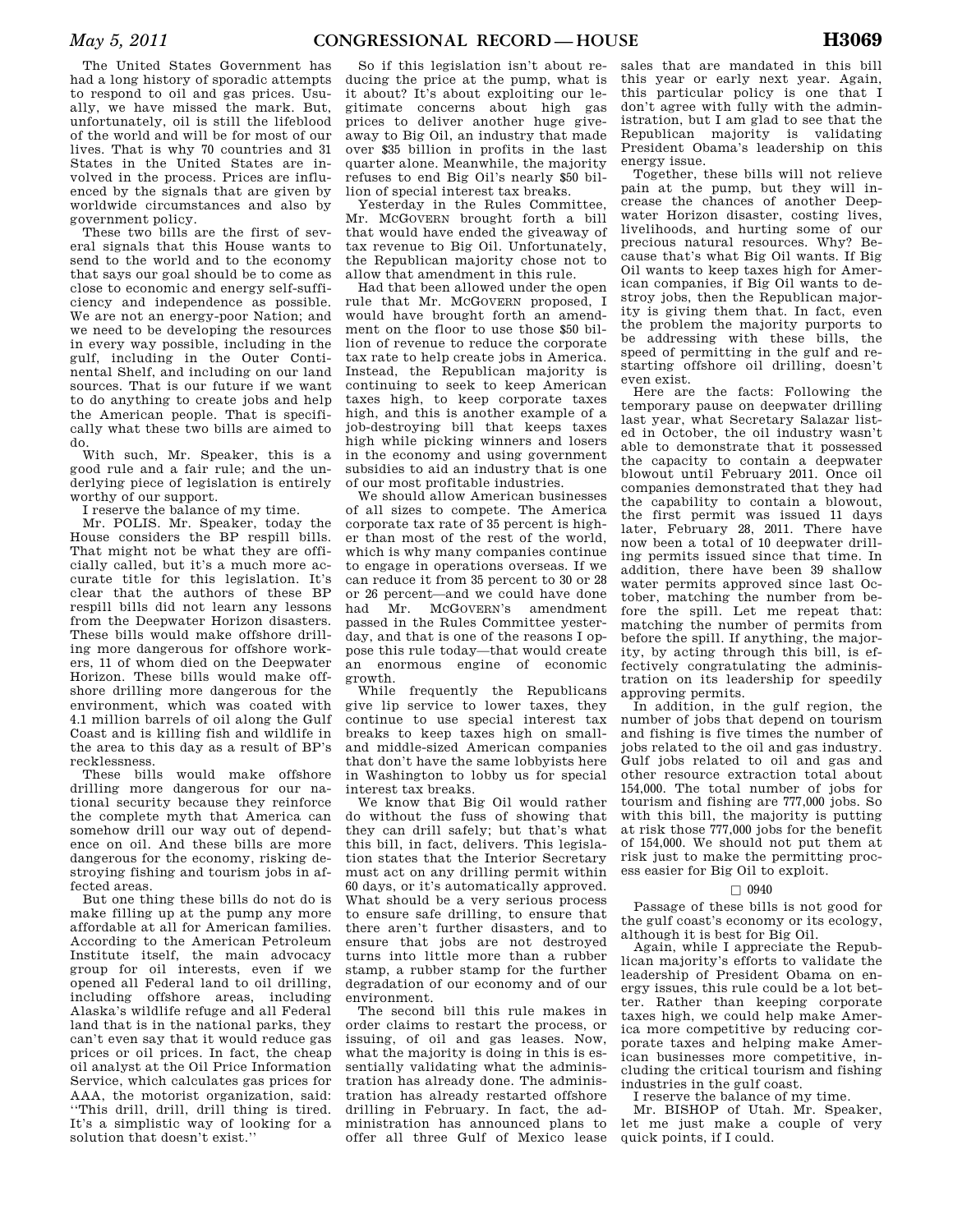Once again, the purpose of these two bills is to start our process going towards Americans having adequate energy supplies to live their lives. And it's one of the things that you either increase production or you try to cut back. Our goal is to increase the production.

The idea that what we are doing is in some way making safety less significant is silly. There are new safety rules that have been in place. They are ready. They are prepared. They are ready to go forward.

The myth of subsidies to Big Oil is one of the things also that we need to talk about because even my fellow Democrats have admitted that the President's plan to push a tax hike on energy taxes does result in the loss of American jobs and higher taxes on independent oil and gas companies.

I love the fact that we always spin things by talking about Big Oil. But the nonpartisan Politifact.com noted that a majority of the U.S. oil production comes not from the biggest multinational oil companies but from independent firms. American production activities are dominated by these independent producers who drill 95 percent of the Nation's natural gas and oil wells, accounting for as much as 67 percent of the total U.S. natural gas and oil production.

Often we try to find some kind of straw man which to attack, and the idea of Big Oil is one of those easiest ones to do. But in reality, if those tax hikes were to go into place on production, you would not be hitting the Big Oil companies; you're going to be hitting small companies which have 100 or fewer employees, not only offshore, but on the shore as well. That is the attack.

I'm sorry. I am not validating President Obama's leadership on this issue. To me, leadership means you do something. Inaction is not leadership.

It's not the government picking winners and losers. What this administration is doing by the de facto moratorium, the inability to move forward on this issue is simply picking losers, losers in the field, losers for America, losers in jobs, and that is wrong.

This tries to get us going ahead in an area and in a way in which we can do it, we should do it, we have the capability of doing it. All we simply need to do is do it.

I reserve the balance of my time.

Mr. POLIS. I yield 2 minutes to the gentleman from Rhode Island (Mr. CICILLINE).

Mr. CICILLINE. Mr. Speaker, I rise today in opposition to this rule because my constituents in the State of Rhode Island can no longer wait for action to reduce the price of gas at the pump, and this bill does nothing at all to address this issue today.

Just last week the price of gasoline shot up to more than \$4 and, as we all know, this is an increasingly familiar story for States all across this Nation, hurting families and small businesses.

And it really underscores what I heard from my own constituents, hundreds of men, women, and families all throughout Rhode Island in recent weeks. We have got to find immediate solutions to lower the price of gas.

But the legislation before us this morning calling for domestic drilling will not provide the short-term relief that's needed right now. At the same time, it will make drilling more dangerous for our environment, for our economy, and for our national security.

My friends on the other side of the aisle have refused to take up the recommendations of the independent commission convened after the Deepwater Horizon oil spill and instead, continue to fight to protect Big Oil and continue to fight to protect subsidies while the American people are struggling with higher gasoline prices.

We've got to find solutions to lower the cost of fuel now. We've got to find solutions and ways to end the \$4 billion in tax breaks that pad the profits of Big Oil.

And the way to do that, Mr. Speaker, is to bring legislation already drafted, already introduced to the House floor for a vote immediately that would address the issue of the rising cost of gas. Legislation to release oil from the Strategic Petroleum Reserve and legislation aimed at preventing Big Oil from engaging in price-gouging schemes which drive up the price of oil at the pump would go much further than anything that's in this bill and would help to ease the pain at the pump that American families are experiencing.

We need to do those two things. End the subsidies, and begin to address this urgent problem now. And stop taking measures that continue to advance the interests of Big Oil rather than the American people.

Mr. BISHOP of Utah. For the moment I will reserve the balance of my time and enjoy the spin.

Mr. POLIS. I yield 2 minutes to the gentleman from Oregon (Mr. BLUMENAUER).

Mr. BLUMENAUER. Mr. Speaker, I rise in strong opposition to this rule and the underlying bill. We all understand the desire to do something about high gas prices, and we all sympathize with families in this economy who are struggling with \$4 a gallon gasoline.

But these bills will do nothing to provide American families with relief. They could threaten coastal ecosystems and the millions of Americans who rely on them.

It's been a year since we watched the horror in the gulf coast. We found that the agencies who oversee offshore drilling and the oil companies that engage in it were not prepared for the disaster. And Americans will be paying for that failure for years.

The administration has taken a number of steps to prevent future spills. Unfortunately, these bills undermine that process, making drilling less safe.

Instead of pretending as if one of these terrible environmental disasters never happened, Congress should implement the recommendations of the oil spill commission. We should be pursuing legislation that will reduce our dependence on oil by investing in things that give American commuters choices, in terms of more efficient vehicles, transportation alternatives, alternative fuels.

This bill, fortunately, will never be enacted into law. But I'm disappointed that the Rules Committee did not make in order any of the amendments to repeal unnecessary tax subsidies to the oil industry. At a time of record profits, it's adding insult to injury that billions of dollars are going to flow to the largest oil companies and make no difference to the consumer, no difference in the production of oil. It just adds to the bottom line of these international corporations.

I hope that at some point the House will be able to deal with these subsidies, which, even our Republican Speaker recently said, should be examined. And I've had legislation ready and ready to go for months now, and I hope it gets a chance to be voted on on this floor.

Mr. BISHOP of Utah. I continue to reserve the balance of my time.

Mr. POLIS. Mr. Speaker, with regard to the subsidy issue, the simple fact of the matter is that the Republicans are not for free markets. But what they are for is Big Oil co-opting free markets. In fact, 70 percent of all energyrelated subsidies go to fossil fuels like oil and coal. Less than 5 percent of subsidies go to renewable energies like wind and solar.

The gentleman from Utah pointed out that many of these subsidies help small drillers, and, in fact, that can be true. But it is easy to apply changes only to the Big Oil companies and not even affect independent producers.

There's simply no excuse not to end this corporate welfare which keeps taxes for all Americans who pay their taxes artificially high. In fact, at the same time that BP was reaping sizable tax benefits from leasing the Deepwater Horizon rig, it turned out that the company was using the tax break for the oil industry to write off 70 percent of the rent for Deepwater Horizon. That tax subsidy cost American taxpayers \$225,000 a day since the lease for Deepwater Horizon began. And that's just one example of many.

I also want to address some misperceptions regarding President Obama's policies regarding oil resources. The Obama administration is allowing, on average, more drilling than the Bush administration did. In fact, the Obama administration approved more leases in 2010 than the Bush administration did in any year except one of his presidency.

Again, in moving forward and reissuing permits, which the administration has already begun to do, this bill helps validate President Obama's leadership on this issue.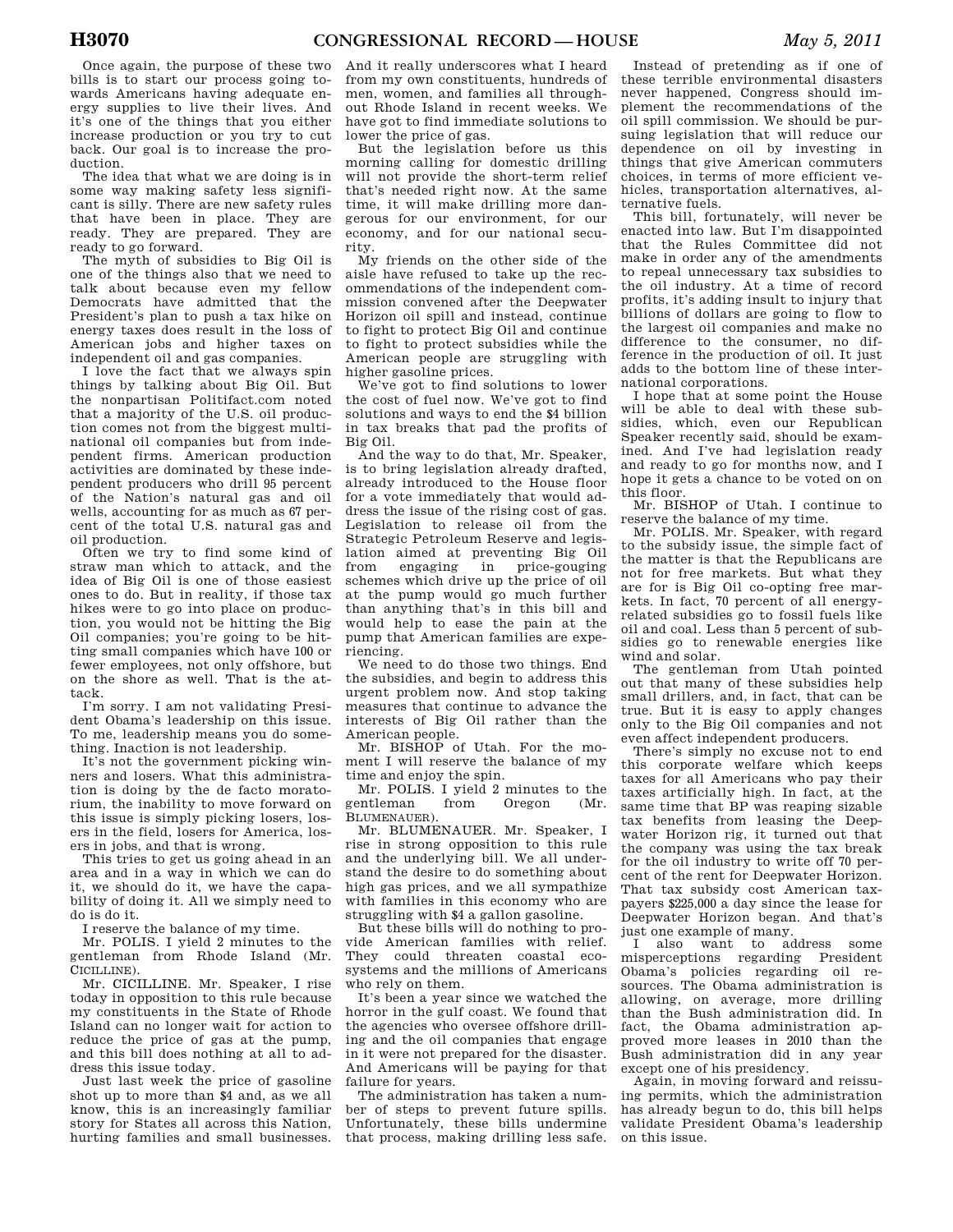The real issues at hand are the subsidies that the industry continues to receive. As long as we continue a policy of using taxpayer dollars to artificially pick winners and losers in the economy, the winner here being Big Oil, the loser being American taxpayers, we will continue to hurt energy security, destroy jobs, and continue to put our environment at risk.

I reserve the balance of my time.

## $\Box$  0950

Mr. BISHOP of Utah. I yield 3 minutes to the gentleman from Louisiana (Mr. FLEMING).

Mr. FLEMING. I thank the gentleman, Mr. BISHOP.

I am from Louisiana, and of course these leasing issues, the issues of drilling and oil production are very important to my State. And certainly any issue with regard to oil spills affects my State the most in the last year or so because of the Deepwater Horizon.

But here is the point I want to make: The President has said that oil production in the United States and offshore in the gulf is the highest it has ever been. When I asked Secretary Salazar in the Natural Resources Committee, he said the same thing. Then I asked Mr. Bromwich and he gave the same answer.

The truth is, Mr. Speaker, that the oil production off the Gulf of Mexico peaked at 1.7 million barrels a day. It is now down to 1.5 million barrels a day, and in the next year it will decrease by another 225,000 barrels a day. And even if we restore drilling permits at the level they have been previously, it will continue to decline over the next several years.

So I think we can ill afford, Mr. Speaker, at a time when our gas prices continue to go up, to continue this activity that we have, this ruse, where we have a slowatorium off the Gulf of Mexico.

I think we are up to about 12 permits in the deep water at this point. And I was speaking with the gentleman, an expert on this, yesterday. He said that we normally pace about 40 or 50 permits a year. So that means that we are at a fraction of what the actual permitting process would normally be in the best of times.

Now, some would say, well, we haven't proven that it is safe. Well, if that is true, why is the administration releasing permits? Obviously that is proof that the administration is comfortable that we can again drill in the deep water off the Gulf of Mexico.

So I say today that with America being at gas prices that will soon approach \$5 a gallon and the USGS now saying that we now have more coal, natural gas, and oil than we have ever thought we would have, really more than any other country in the world, including Russia, and many more times than what Saudi Arabia has, 1.3 trillion barrels of oil equivalent if you add coal, natural gas, and oil, why in the world are we pulling back on the explo-

ration and production of these vital resources that we have?

The SPEAKER pro tempore. The time of the gentleman has expired.

Mr. BISHOP of Utah. I yield the gentleman an additional 30 seconds.

Mr. FLEMING. I thank the gentleman.

I will say in summary, I am from the Fourth District of Louisiana where we have a veritable Saudi Arabia of natural gas in my district, the most natural gas in North America and the fourth largest deposit in the world, and we didn't even know about it 4 years ago. That just goes to show you how new technologies in the area of exploration and development are creating many more resources than we ever thought we had, and it will help stabilize our prices.

So I ask that we pass this bill today and that we finally get this country back onto stable footing.

Mr. POLIS. I yield myself 30 seconds. Mr. Speaker, if we defeat the previous question, I will offer an amendment to the rule to provide that, immediately after the House adopts this rule, we will bring up H.R. 1689, the Big Oil Welfare Repeal Act of 2011.

Mr. Speaker, I ask unanimous consent to insert the text of the amendment in the RECORD, along with extraneous material, immediately prior to the vote on the previous question.

The SPEAKER pro tempore. Is there objection to the request of the gentleman from Colorado?

There was no objection.

Mr. POLIS. The nonpartisan Joint Committee on Taxation, in its analysis of the administration's budget, stated that the repeal of oil and gas preferences are ''likely to have no effect on the world price of fossil fuels, and any increase in prices for domestically consumed fossil fuels are likely to be attenuated.''

Again, when we talk about ending the giveaway to Big Oil and Gas, it will have no effect with regard to actual energy prices.

Mr. Speaker, I am proud to yield 1 minute to the gentlewoman from California, the Democratic leader, Ms. PELOSI.

Ms. PELOSI. I thank the gentleman for yielding and for his leadership on this very important issue, important in having an immediate impact on America's families.

They are feeling the pain at the pump. Our families, our workers, our small businesses, every day it gets worse for them, the price at the pump. So what can we do about it? Well, we can do a number of things, and we will, that we have been advocating for.

Of course we must increase domestic production, and there is a way to do that. But that is not all that we have to do. The American people understand that their tax dollars are going to subsidies for Big Oil. If we ended those subsidies, we could save over \$30 billion for the American people.

To put it into context, my colleagues, for the first quarter of this

year, the Big Five oil companies made profits of over \$30 billion. Why are we, the taxpayers, subsidizing their drilling of oil when they are making huge profits, doing it in the free market?

President Obama has written to leaders in Congress asking to bring a bill to the floor to end these subsidies. I have written to Speaker BOEHNER asking him to do so. He has said the oil companies should pay their fair share. Mr. RYAN, the chair of the Budget Committee, has acknowledged that in his own district. And yet, in the budget that is proposed by the Republicans, Big Oil still gets a big subsidy from the taxpayer. It would mean a great deal to us, in a situation where we are saying to seniors, We are going to cut Medicare; you are going to have to pay \$6,000 a year more, at a minimum, for fewer benefits because we want to cut Medicare at the same time we are giving tax cuts, big tax breaks to Big Oil.

So here we are today. Just last week, ExxonMobil reported \$10.7 billion in profits during the first quarter of 2011. Over \$10 billion in profits, a 69 percent jump from last year. In fact, this quarter marked some of the largest oil profits since 2008.

Democrats are introducing comprehensive legislation. Mr. TIM BISHOP is going to be leading us on the previous question, which we urge our colleagues to vote ''no'' on so that we can bring up Mr. BISHOP's legislation.

Much of what that does is to eliminate tax breaks for the five largest oil companies, saving over \$31 billion over 10 years. Think of it. We are trying to just save \$31 billion over 10 years, when the oil companies made \$31 billion in profits in the first quarter of this year. That is so unfair to the taxpayer.

Legislation to ensure that oil companies are paying the royalties that are due the American taxpayer. Hold Big Oil and the industry accountable for price gouging at the pump. Use the Strategic Petroleum Reserve to increase the oil supply and combat price hikes. In addition to that, we must end the harmful speculation which Wall Street tells us accounts for a large percentage of the increase in the price at the pump.

We also will have measures that increase American energy production. It is very important. We don't disagree that we have to have production, but we do agree that we have to do other things that have a more immediate effect on the price at the pump. And we can do that. And we must invest in our clean energy future, which will reduce our dependence on foreign oil, which is a national security issue, which will enable us to create new green jobs in our country, a jobs issue which is a moral obligation we have to the American people to create jobs.

But what the Republicans are proposing today has blinders on it. It does not recognize that what it is doing does nothing to reduce the price at the pump in the short term; that there are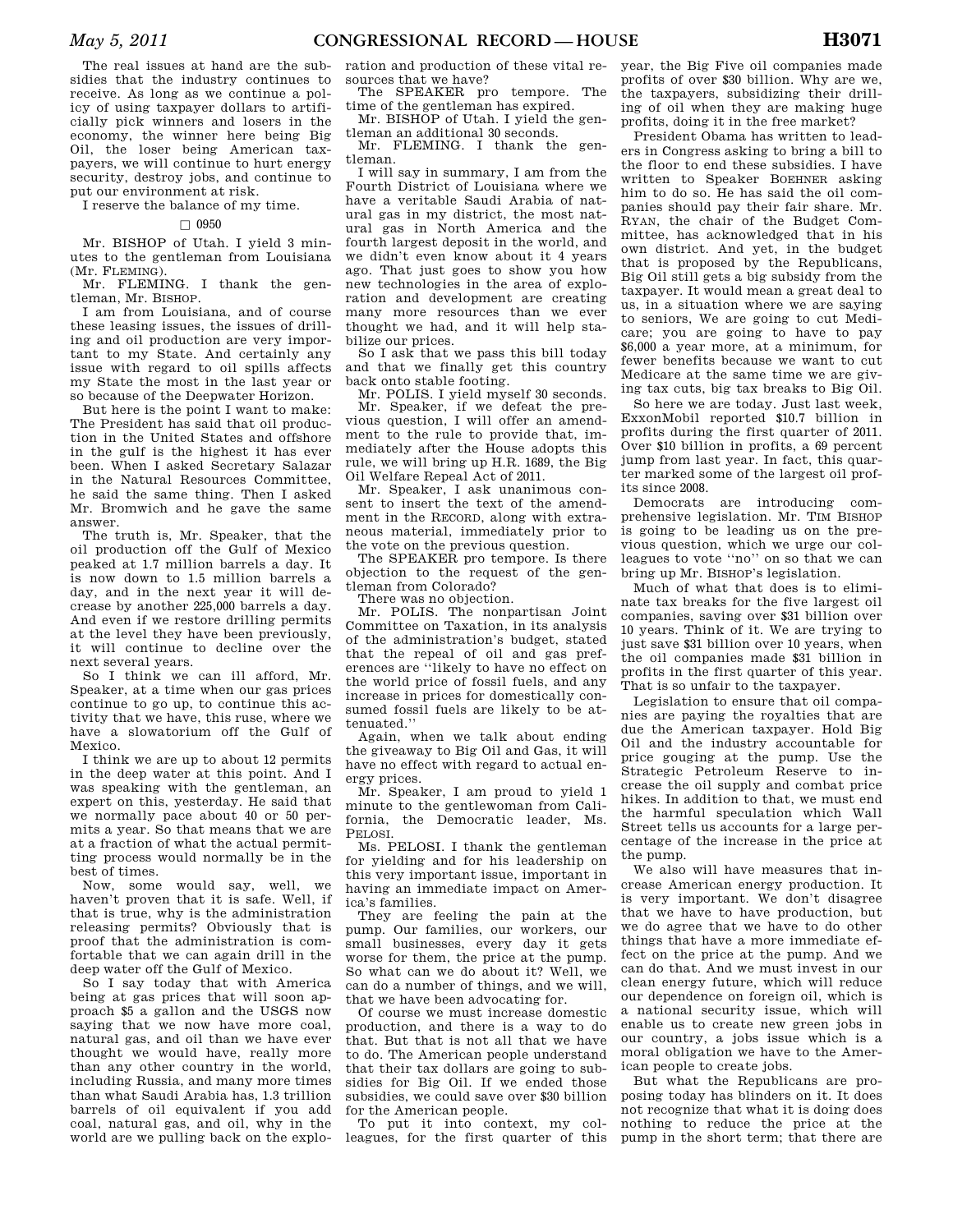many other avenues that we can proceed down in addition to increasing domestic production; and that the American people need something fresher and newer on this than being sabotaged every few years about the price at the pump while we, the taxpayers, are giving subsidies to Big Oil to drill while they are making profits in the first quarter of 1 year that are almost more than what we would save for the taxpayer.

## $\square$  1000

They don't need a subsidy to drill. They don't need an incentive. They have the profit motive, and it has served them well.

We in this Congress have to be thinking about the future. How do we prevent this from happening again, but also how do we have the most immediate effect on the price at the pump? Congressman TIM BISHOP gives us that opportunity today, recognizing that we want to have the full diversity of energy possibilities available to us so that the American taxpayer and the American consumer are well-served.

So I urge my colleagues to vote ''no'' on the previous question, to allow Mr. TIM BISHOP to bring up an initiative that he will talk about that addresses concerns of the American people that they know about, that they want to end subsidies on Big Oil, especially when we are talking about it in the context of we must cut investments in Medicare, seniors must pay more, but don't ask us to cut subsidies to Big Oil. I urge my colleagues to vote ''no'' on

the previous question.

Mr. BISHOP of Utah. I am pleased to yield 3 minutes to the gentleman from Louisiana (Mr. SCALISE), who lives in this area and understands the situation firsthand.

Mr. SCALISE. I thank my colleague from Utah for yielding.

Mr. Speaker, I couldn't disagree more with the comments that were made by the minority leader from California. What we are talking about here are high gas prices that people are paying at the pump today and why we are in this situation. We are in this situation because of this administration's policies that have shut off the American energy supply.

This is supply and demand. Why do prices go up? Well, gee-whiz, if the President of the United States says by policy we are going to close off billions of barrels of known reserves in America, what do you think that does to prices? Do you think that actually lowers prices? Of course, as you are seeing prices skyrocket at the pump, it is because of these policies. That is why we have seen the price of gasoline more than double since Barack Obama has been in office.

So, Mr. Speaker, what we are bringing today and what this rule addresses is the ability to start opening up some of those known areas here in America, because, again, our demand continues to increase for oil here in this country,

and while the President is out tilting at windmills, the prices at the pump continue to skyrocket because the President is saying run those jobs off to foreign countries, like Brazil.

He is bragging that he wants to create more energy jobs in Brazil. We are saying, Mr. President, we have thousands of jobs here in America that we can create today. We have got billions of dollars that are being sent to foreign countries, many of whom don't like us, by the way. We can bring those dollars back. And, by the way, that can also help us pay down the national debt that is out of control right now. And that is what this bill addresses.

And what's their answer on the other side? The President is talking about raising taxes on American energy, and the minority leader from California just emphasized it. She talked about a \$30 billion tax increase on American energy production. You want to talk about a warped policy? Look at what their plan is.

We're saying let's open up supply. Let's create jobs in America. I have seen it in south Louisiana. We have lost over 13,000 jobs in the energy industry just because of the President's policies in the last year, where he shut down production and said you can't go back to work drilling safely for known oil in America. But he wants to run those jobs off to foreign countries. So that is what is happening.

We saw one of the deepwater rigs go to Egypt just in the last few months. So an employer is saying, I want to take a thousand jobs and it's better to do business in Egypt because of these radical American policies on energy right now. So we are trying to turn that around and say let's actually explore for energy here in America, creating thousands more jobs in America and bringing in billions more dollars that pay down our deficit.

Their answer is raise \$30 billion in taxes and, you know, go talk about Big Oil. Big Oil is not going to pay that. Big Oil is leaving. They are going to foreign countries. It is our local energy producers here in America who will pay that tax. And you know what that ends up equating to? That means higher prices at the pump, \$30 billion in higher prices at the pump, because of their policy.

And they're bragging about it. They're saying, let's raise taxes on American energy. By the way, their bill doesn't apply to energy that is produced in Saudi Arabia. So what do you think is going to happen?

The SPEAKER pro tempore. The time of the gentleman has expired.

Mr. BISHOP of Utah. I yield the gentleman 1 additional minute.

Mr. SCALISE. Now more oil is going to be coming in from Saudi Arabia because of their policies.

We have got to reverse this radical approach and actually create jobs in America, create energy in America and bring down the skyrocketing price of gasoline at the pump, and it can all be

accomplished with this legislation here today that I strongly support.

Mr. POLIS. Mr. Speaker, I yield 3 minutes to the gentleman from Massachusetts (Mr. MARKEY), the ranking member of the Natural Resources Committee.

Mr. MARKEY. I thank the gentleman very much.

The oil companies are making windfall profits right now. Look at what just happened in the last 3 months: ExxonMobil made \$10 billion; Shell, \$8 billion; BP, \$7 billion; \$6 billion for Chevron; \$3 billion for Conoco. Yet the Republicans oppose allowing the Democrats to bring out here a motion that will take away tax breaks that are meant for companies that make toasters or aluminum foil, but not the oil industry.

The oil industry does not need a subsidy from the American taxpayer as they are tipping consumers upside down at the pump every single day. We need to take back those tax breaks and use them; use them to reduce the deficit, use them to help grandma with Medicare, use them for things that are important, but not for oil companies at this time.

So, what have the Republicans decided to do? The Republicans instead have decided to squeeze—to squeeze Medicare, to squeeze the program for grandma, so that they can find the revenues to give tax breaks for oil companies. I will tell you, the GOP has set up a legislative drill rig on top of the Medicare program to poke holes in our seniors' safety net. That is right, Mr. Speaker, the Republicans are building a pipeline into the pocketbooks of our seniors so that they can pump them dry. No money for Medicare, but plenty of breaks for the oil companies. And they are going to deny the Democrats the ability to have a vote here on the House floor on those tax breaks for oil companies here today.

There is one thing that we can do in order to ensure that the speculators in the marketplace are told there is a cop on the beat, and that is to deploy the Strategic Petroleum Reserve right now. In 1991, Bush the First used it. The price went down 33 percent. In 2000, the President used the Strategic Petroleum Reserve, President Clinton. It went down 18 percent. Bush the Second used it in 2005 after Katrina. The price went down 9 percent. That is the weapon we can use right now, and send a message to Big Oil, to OPEC, and to the speculators that we mean business.

What the Republicans are saying here today is we are going to cut Medicare in order to have tax breaks for the wealthiest oil companies in the history of the world. That is not what the American people want to hear at this time of high energy prices in our country, with a dagger pointed right at the heart of the American economy, and that is what OPEC and the speculators and Big Oil are doing to our country.

Vote ''yes'' today on the previous question to give the American taxpayers the relief they need from these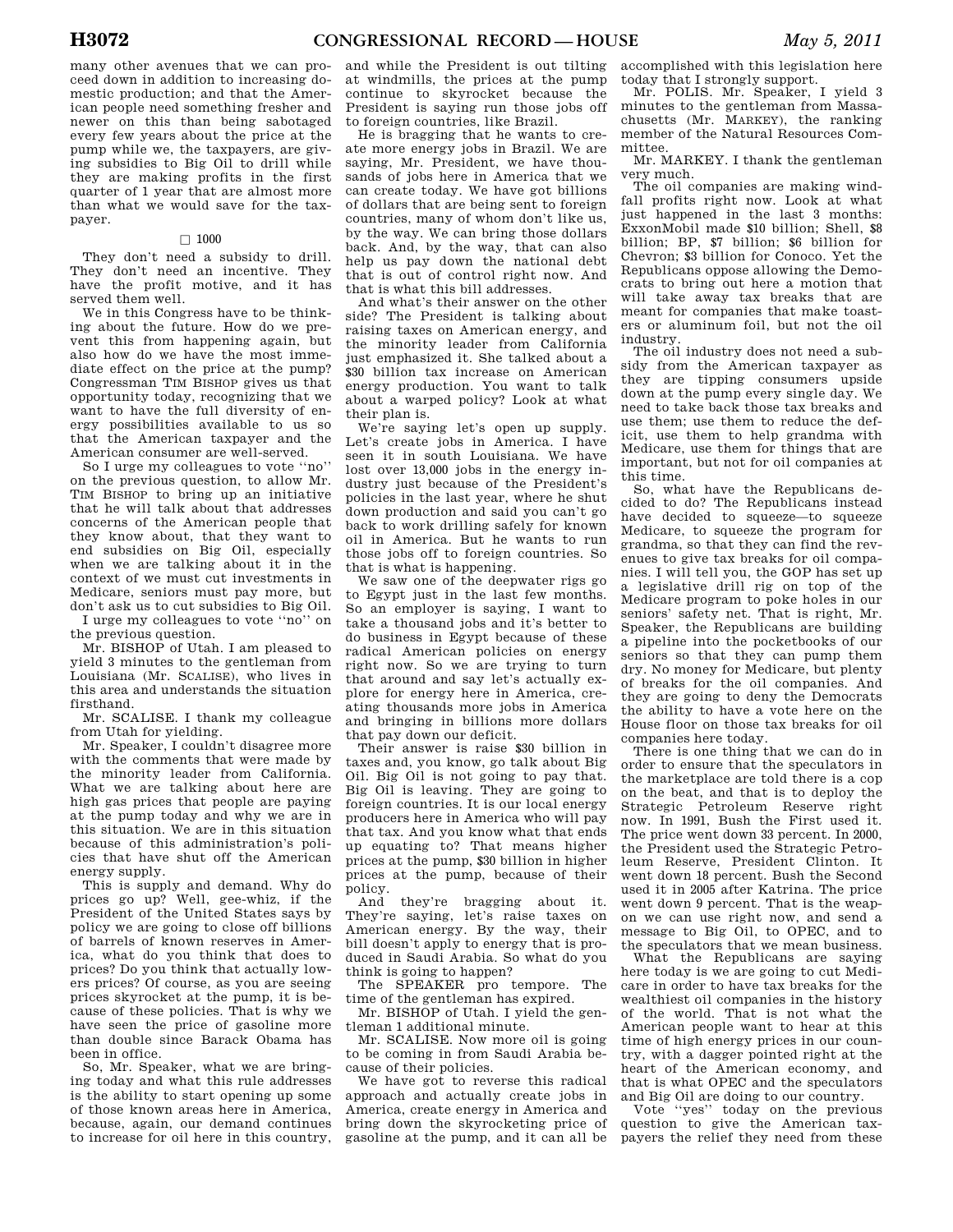gifts which we give to Big Oil. Vote ''no'' on the rule and ''yes'' on the previous question.

Mr. BISHOP of Utah. I reserve the balance of my time.

Mr. POLIS. Mr. Speaker, I would like to yield 2 minutes to the gentlewoman from Texas (Ms. JACKSON LEE).

Ms. JACKSON LEE of Texas. I thank the distinguished gentleman, and I rise to ask in particular that we have a reasoned debate on this question.

I come from the gulf region and was appalled at the horror of the BP oil spill. My constituents are still suffering from that spill. I recognize that we have a dual responsibility, and that is to ensure that those individuals are made whole—and I might add that a better compensation system needs to be in place—but also that we restore jobs.

A civil discussion is what is needed. As an oil and gas lawyer and also a member of the Homeland Security Committee which addresses the question of our own safety and security, we have to find a way to restore offshore deepwater drilling in a safe and secure manner.

## $\Box$  1010

I am disappointed that the Rules Committee did not take an amendment that I offered that would have modified the processing procedures of H.R. 1229, to restart that leasing process to extend the time for the Department of the Interior to review safely and securely and to eliminate the deemed provision, though I am supporting the Holt amendment and, of course, the Moran amendment.

But, frankly, I think the issue is, energy at this time is multitasking, from nuclear energy to solar, to wind, to biofuels and fossil fuels (oil and gas). If we are in agreement with Brazil to do offshore deepwater drilling off the coast of Brazil, we need to restart that deepwater drilling here in the United States, safely and securely. As relates to the expanded lease sales, the question has to be whether States are prepared for that offshore drilling and whether or not we have secured the kind of technology that will allow us to do it safely and securely. I believe new containment processes are being put in place to help deepwater drilling to lower costs for the America people.

Energy companies have organized something called a containment group to develop that new technology. What I would say is that this discussion should not be captured by special interests where we try the ''get you'' politics for the Department of the Interior or ''get you'' politics for President Obama. This is the time to get the best politics for the American people, to bring down gasoline prices, invest in energy which includes deepwater drilling and oil and gas, and let's get going on helping the American people to boost energy resource and to create jobs.

I ask for a reasoned discussion on this important issue.

Mr. BISHOP of Utah. I am pleased to yield 2 minutes to the gentleman from Texas (Mr. GOHMERT).

Mr. GOHMERT. Mr. Speaker, we heard from our friend from Massachusetts the allegation that we over here on this side of the aisle were squeezing Medicare. Good grief. Even now has the gentleman from Massachusetts not read the ObamaCare bill? It cuts \$500 billion out of Medicare.

We heard from Minority Leader PELOSI that we have a moral obligation to create jobs. Then what this administration has done under her definition is immoral, because this administration has been killing jobs. We hear so much from the other side about the working poor. Coming from an area in Texas where we have lots of hardworking poor folks, that's who is being hurt by this administration's policies. When you shut off the jobs in the Gulf of Mexico, when you come out and say we're going to tax these American companies even more, we're going to take away their subsidies, they're called business deductions, the cost of drilling, the cost of doing business.

And who will be taxed? American companies. We will be putting further tariffs on, not foreign products but American companies. We drive ourselves more and more to foreign oil, and that's a mistake. Price controls is what President Carter did. He was going to show the energy companies, and as a result we had no gas, we ran out of gas, it was a disaster. Salazar has shut down leases that were let after a 7-year process that could have produced as many as a trillion barrels of oil.

The SPEAKER pro tempore. The time of the gentleman has expired.

Mr. BISHOP of Utah. I yield the gentleman 1 additional minute.

Mr. GOHMERT. You could have an immediate effect if you would encourage your party's President to change course and start creating jobs. The energy industry would create a million jobs across the country if we opened up the OCS. We've heard the testimony a million jobs if ANWR is opened. A million jobs if the North Slope is opened.

What is more, we've also heard from people that know that a dollar out of four is most likely attributable to speculation. The speculators look at what we do. And we make it harder and harder to produce our own energy, the speculation keeps going up. You could turn around a dollar out of four overnight if we showed the world, we're going to use our own energy.

This country has been blessed with more natural resources when you put them all together, and this administration and the former majority has done more to put them off-limits. It's time to get back to what the former Speaker said was our moral obligation. You lower energy prices by using more of our own energy, you create jobs, and you bring down the price that is killing the working poor. And that's a moral obligation.

Mr. POLIS. Mr. Speaker, I yield 2 minutes to the gentlewoman from Florida, a former member of the Rules Committee, Ms. CASTOR.

Ms. CASTOR of Florida. I thank my colleague from Colorado.

I rise in strong opposition to the rule and the underlying bill. In the State of Florida, we are still recovering from last year's BP oil blowout disaster. We're recovering economically and environmentally from the policies of the past that elevated oil company profits over safety.

To add insult to injury, every summer the price of gas goes up, and we see it in Florida because our economy is largely tied to tourism, and we see it and it pains us and consumers know that they are messing around with the American consumer. They understand that the Wall Street speculators are making a profit, maybe 20 percent in the price of gas, and that is not fair.

Why don't we start with a meaningful energy policy that addresses those speculators? Instead of continuing oil company giveaways, why don't we start with ending the taxpayer subsidies to the big oil companies? Just in the first quarter of this year, BP has made over \$5 billion in profit. Exxon has made over \$10 billion in profit. With the skyrocketing debt and deficit, why is it fair for the American taxpayer to be subsidizing the most profitable companies in the world? That is where we should begin this debate today, ending those oil company subsidies to bring down the price of gas and tackling the outrageous profits that go to the oil companies while the consumer is paying through the nose at the pump.

My Republican friends are on the wrong track when it comes to energy policy. We've got to prohibit Wall Street speculators from artificially inflating prices. We've got to adopt the oil spill commission's recommendations to make drilling safe before we charge ahead and open up new areas to drill. There are millions of acres to drill. Millions of acres. All we're asking is fairness and safety as they proceed in doing so so the American taxpayer will not have to pay any more.

Mr. BISHOP of Utah. I am pleased to yield 2 minutes to the gentleman from Louisiana (Mr. LANDRY). He is a member of the Resources Committee that provides a great deal of insight from his personal background.

Mr. LANDRY. Mr. Speaker, what amazes me is that the gentlelady from Florida must have missed the AP report a couple of weeks ago when it said that Florida was getting ready to experience another oil crisis and it was in the fact that the price at the pump is going to impact tourism.

Tourism. That's what I hear here all the time. Our tourism jobs. Jobs that normally pay minimum wage. When in my State, oil and gas jobs pay much better than that.

If we want to get this economy rolling, we have to provide that economy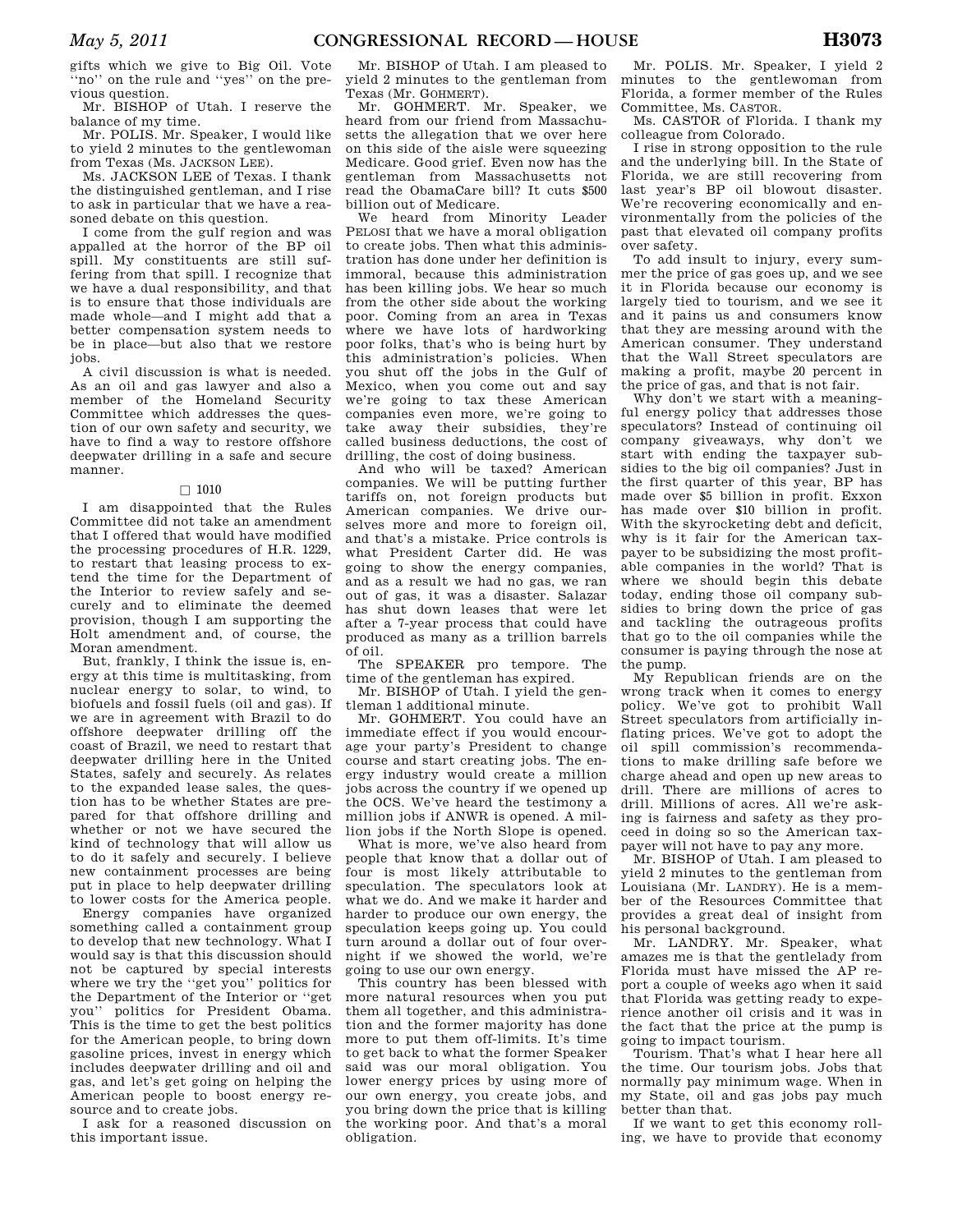with affordable energy, not make-believe energy, not energy that comes in possibly 40 or 50 years from now. We need to apply affordable energy to this economy now. It will not get any better in this country until we give middle class Americans affordable energy, so that they can get to and from their job.

Repealing section 199 will endanger 600,000 barrels per day, 10 percent of our domestic production by 2017. Boy, that's really going to lower the price at the pump.

They're concerned about Medicare and Medicaid. Well, where do you think those profits to shareholders go? Do you know who those shareholders are? They're the American people. Do you know how many pension plans hold those shares of Exxon and Chevron in their portfolio?

Why are we picking those winners and losers? As a freshman, it's hard for me to understand how we continue in this town to reward failure and punish winners. It just amazes me.

## $\Box$  1020

Mr. POLIS. I yield 2 minutes to the gentleman from Virginia (Mr. MORAN).

Mr. MORAN. Mr. Speaker, one thing we do know is that our constituents are paying about \$4 a gallon for gas. What they have to ask is: Where's all this money that they're paying going? Well, as you have seen, it's going in profits to the biggest oil companies. In fact, almost \$30 billion went just in the last 3 months to the top three oil companies—about \$11 billion to Exxon, about \$9 billion to Shell, and over \$7 billion to BP. Remember BP? And that's after they've taken \$5 billion in subsidies from the taxpayer and as in the case of ExxonMobil paid zero corporate taxes.

Well, what are they doing with that profit? What they're doing is spending 90 percent of it on stock buy-backs so that, of course, the remaining stock outstanding becomes even more valuable, thus enabling their executives to become even wealthier, and to stock dividends for their shareholders. And the remaining 10 percent goes to oil and gas exploration and to TV advertising so they can convince the American public otherwise.

What this bill will do is to enable those who own oil company stock and run oil companies to grab up our last remaining oil reserves at a cost of \$30 to \$40 a barrel so that they can then sell it at \$100 a barrel to make more profit. The motivation for this bill is more about scoring political points and currying favor with the oil and gas industry that the current House majority can't seem to coddle enough. And they're betting that the next oil spill disaster that this legislation could enable through a return to weaker regulation—weaker regulation than we had before the gulf oil spill disaster, will not occur on their watch. That oil spill disaster that spilled 200 million gallons into the Gulf Coast waters occurred at a time of even tougher regulation than this bill will create.

They are counting on the oil companies remembering and the consumers and taxpayers forgetting.

This bill should be defeated.

Mr. BISHOP of Utah. I reserve the balance of my time.

Mr. POLIS. Mr. Speaker, I yield 11⁄2 minutes to the gentleman from New Jersey (Mr. HOLT), the ranking member of the Energy and Natural Resources Subcommittee.

Mr. HOLT. Mr. Speaker, this rule brings forward two bills that are the first of the majority party's ''amnesia acts,'' which ignore the safety and environmental concerns that were laid bare last spring and summer by the largest oil spill in United States waters. For the sponsors of this bill, it's as if the worst and most costly oil spill in history never happened. Last week, the Big Five oil companies reported \$32 billion in profits. That's just for the first 3 months of this year. Yet the majority's solution is to protect the billions of dollars of tax breaks each year for these companies.

Just to give you an idea, Exxon pays an effective tax rate of 0.4 percent. I imagine every person in America would like to have a tax rate of essentially zero. Yet the majority's solution is to protect these tax breaks. Furthermore, they deem the environmental and safety regulations that existed before this accident in the gulf as satisfactory. And let's be clear: How much will these bills reduce gas prices for the American people? Zero dollars and zero cents.

Scientists, engineers, and our best energy analysts say we cannot drill our way to lower gas prices. This won't do it. Let's address the financial speculation that we've heard about—the real cause of high gasoline prices. Exxon, with those huge prices, what do they do? They buy back their stock.

The SPEAKER pro tempore. The time of the gentleman has expired.

Mr. POLIS. I yield the gentleman an additional 15 seconds.

Mr. HOLT. These actions needlessly endanger the lives of offshore workers, imperil the resources and livelihoods of fishermen. This legislation is designed to give Big Oil more handouts. These companies are not being responsible citizens.

Vote ''no'' on the rule, vote ''yes'' on my amendment, vote ''no'' on the bills. Mr. BISHOP of Utah. I continue to

reserve the balance of my time. Mr. POLIS. I yield 1 minute to the

gentleman from Massachusetts (Mr. KEATING).

Mr. KEATING. I rise to oppose this rule.

Americans are feeling pain at the pump. Rising gasoline prices—and they're rising, folks—it's going to cost the average person another \$800 per year at the rate of these increases. That wipes out the tax breaks that most Americans have just received, and it's going to hurt our economy, and it's hurting our national security. These oil companies are making in-

creased profits as the money in our wallets flies right into the gas tanks.

Now is the time to consider a sensible energy policy and to strip subsidies from oil companies. It shocks every American taxpayer to know that they're required to fork over an additional \$40 billion-plus over the next decade to give tax subsidies and giveaways to these enormously profitable companies. What are they doing with that money? They're taking up to 90 percent of that and buying their stocks back, increasing their own personal wealth.

So let's be clear. Oil companies don't need it. If you don't believe me, ask them. The former CEO of Shell oil says, ''With higher oil prices, the subsidies aren't necessary.''

The SPEAKER pro tempore. The time of the gentleman has expired.

Mr. POLIS. I yield the gentleman an additional 15 seconds.

Mr. KEATING. I thank the gentleman.

My friends on the other side of the aisle say they're for the all-of-theabove strategy when it comes to oil. Let's be clear. They support oil above all—above Medicare, above putting police on the streets, above increasing reading teachers, and above protecting our coastal communities.

Mr. BISHOP of Utah. I yield 1 minute to the gentleman from South Carolina (Mr. DUNCAN), another great new member of the Resources Committee.

Mr. DUNCAN of South Carolina. This isn't about oil company profits. This is about supply and demand. We don't have the supply necessary to meet the energy needs in this country. But the American people know that we've got the resources here in this country, whether it's offshore, on the Outer Continental Shelf, or on Federal lands that have currently under this administration been taken off the table for energy production. Supply and demand drives the price. We are reliant on foreign sources of oil, and a foreign group known as OPEC determines the price of that oil they sell to us. We've got the resource in this country. This legislation will put the gulf back to work, meeting the energy needs for the American people.

I'm a small business owner. I doubt many people that serve in this body have ever run a business, met a payroll, and tried to meet their overhead. I can tell you what \$4.85 a gallon in August of 2008 meant to my small business only running two trucks on the road. I can only imagine what the loggers, what the truckers, what the farmers, and the other industries in the Third Congressional District of South Carolina are feeling today with the experience of rising oil prices.

The gentlelady from Florida said that in the summer, prices go up. We're not in summer yet. Prices are going up because of supply and demand. We have the opportunity to meet our demand right here by harvesting American resources for our American energy needs.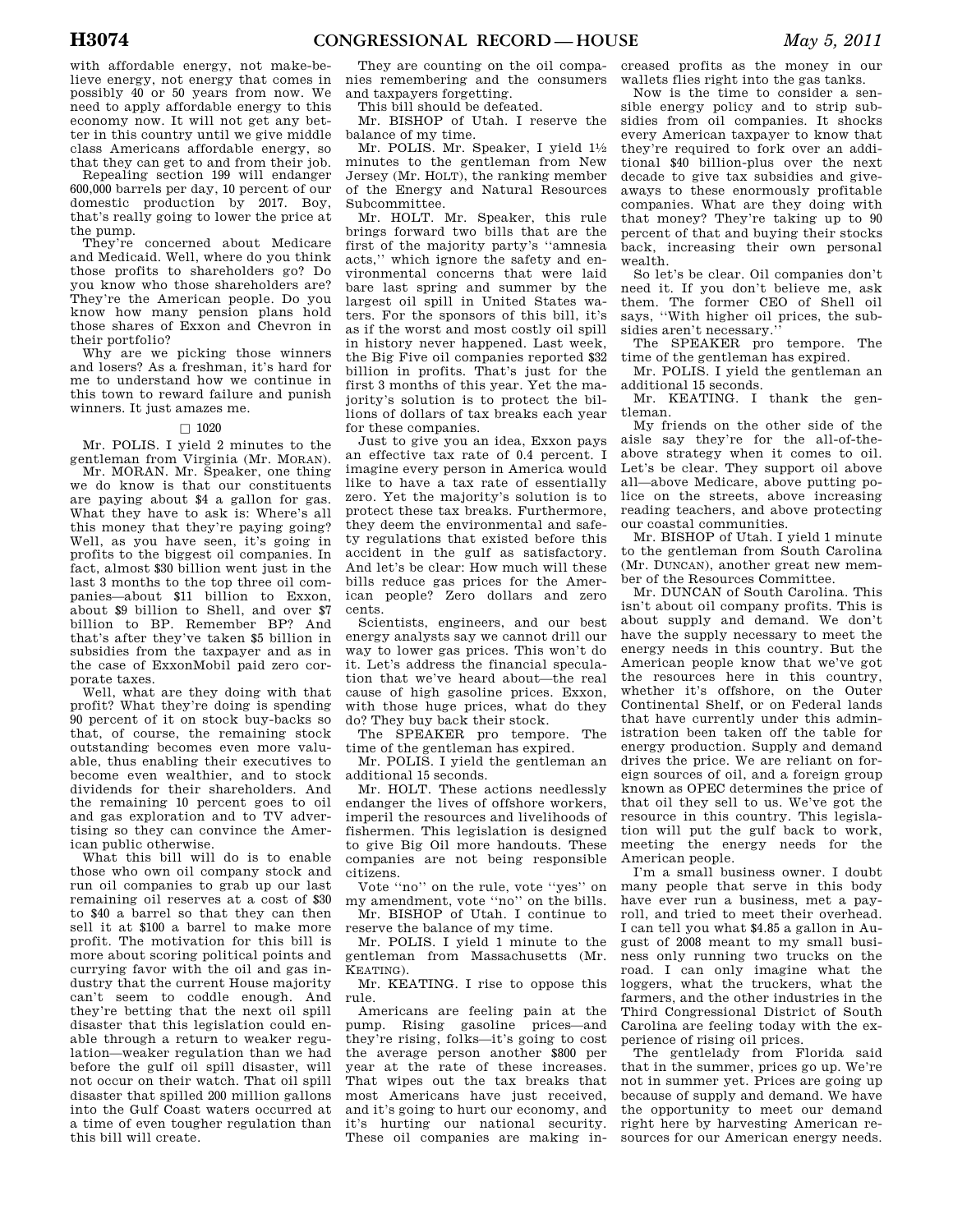Mr. POLIS. Mr. Speaker, how much time remains?

The SPEAKER pro tempore. The gentleman from Colorado has 3 minutes remaining.

Mr. POLIS. I yield myself the balance of my time.

With regard to the last comment, it is the oil cartels that drive prices, not the normal functions of the market and supply and demand.

With regard to the oil subsidies, Mr. Speaker, we have an opportunity here today to see where the Republicans and the Democrats in the House stand on deficit reduction. Mr. Speaker, by defeating the previous question, we can and we will reduce the deficit by over \$12.8 billion. We have the chance to have the discussion around the continuing resolution, around the budget, around deficit reduction. And here we have an opportunity, without impacting the price of oil, without impacting what consumers pay at the pump, to reduce the deficit by \$12.8 billion by defeating the previous question. I think that's what the American people want to see.

The American people spoke out in the last election. Let's reduce the deficit. Let's work across the aisle to see what we can do to cut unnecessary government expenditures, to make those decisions to help make sure that we can leave something other than a legacy of debt to the next generation.

I think, Mr. Speaker, this is an easy one. Let's defeat the previous question and reduce the deficit by \$12.8 billion.

### $\square$  1030

Mr. Speaker, I would like to submit for the RECORD a document from the Treasury Department which states that the manufacturing deduction for oil and gas effectively provides a lower rate of tax with respect to a favored source of income. In fact, it distorts the market by encouraging more investment in the oil and gas industry than would occur under a neutral system.

Again, by returning to the free market, we are able to reduce the deficit by over \$12.8 billion instead of having Big Government trying to pick winners and losers in the economy with regard to tax policy.

- GENERAL EXPLANATIONS OF THE ADMINISTRA-TION'S FISCAL YEAR 2012 REVENUE PRO-POSALS—DEPARTMENT OF THE TREASURY, FEBRUARY 2011
- REPEAL DOMESTIC MANUFACTURING DEDUC-TION FOR OIL AND NATURAL GAS COMPANIES CURRENT LAW

A deduction is allowed with respect to income attributable to domestic production activities (the manufacturing deduction). For taxable years beginning after 2009, the manufacturing deduction is generally equal to 9 percent of the lesser of qualified production activities income for the taxable year or taxable income for the taxable year, limited to 50 percent of the W–2 wages of the taxpayer for the taxable year. The deduction for income from oil and gas production activities is computed at a 6 percent rate.

Qualified production activities income is generally calculated as a taxpayer's domestic production gross receipts (i.e., the gross receipts derived from any lease, rental, license, sale, exchange, or other disposition of qualifying production property manufactured, produced, grown, or extracted by the taxpayer in whole or significant part within the United States; any qualified film produced by the taxpayer; or electricity, natural gas, or potable water produced by the taxpayer in the United States) minus the cost of goods sold and other expenses, losses, or deductions attributable to such receipts.

The manufacturing deduction generally is available to all taxpayers that generate production activities which under current law includes income from the sale, exchange or disposition of oil, natural gas or primary products thereof produced in the United States.

#### REASONS FOR CHANGE

The President agreed at the G–20 Summit in Pittsburgh to phase out subsidies for fossil fuels so that the United States can transition to a 21st-century energy economy. The manufacturing deduction for oil and gas effectively provides a lower rate of tax with respect to a favored source of income. The lower rate of tax, like other oil and gas preferences the Administration proposes to repeal, distorts markets by encouraging more investment in the oil and gas industry than would occur under a neutral system. This market distortion is detrimental to longterm energy security and is also inconsistent with the Administration's policy of supporting a clean energy economy, reducing our reliance on oil, and cutting carbon pollution. Moreover, the tax subsidy for oil and gas must ultimately be financed with taxes that result in underinvestment in other, potentially more productive, areas of the economy.

#### PROPOSAL

The proposal would retain the overall manufacturing deduction, but exclude from the definition of domestic production gross receipts all gross receipts derived from the sale, exchange or other disposition of oil, natural gas or a primary product thereof for taxable years beginning after December 31, 2011. There is a parallel proposal to repeal the domestic manufacturing deduction for coal and other hard mineral fossil fuels.

Mr. Speaker, I would also like to submit for the RECORD a July 3, 2010, New York Times article regarding oil subsidies.

Again, this talks of the oil subsidies that continue to benefit this industry to the detriment of the American taxpayer and to the detriment of future generations of Americans who will continue to suffer under an increasing mountain of debt unless we defeat the previous question here today.

> [From NY Times, July 3, 2010] ON SUBSIDIES

But an examination of the American tax code indicates that oil production is among the most heavily subsidized businesses, with tax breaks available at virtually every stage of the exploration and extraction process.

According to the most recent study by the Congressional Budget Office, capital investments like oil field leases and drilling equipment are taxed at an effective rate of 9 percent, significantly lower than the overall rate of 25 percent for businesses in general and lower than virtually any other industry.

And for many small and midsize oil companies, the tax on capital investments is so low that it is more than eliminated by various credits. These companies' returns on those investments are often higher after taxes than before.

Efforts to curtail the tax breaks are likely to face fierce opposition in Congress; the oil and natural gas industry has spent \$340 million on lobbyists since 2008, according to the nonpartisan Center for Responsive Politics, which monitors political spending.

Some of the tax breaks date back nearly a century, when they were intended to encourage exploration in an era of rudimentary technology, when costly investments frequently produced only dry holes. Because of one lingering provision from the Tariff Act of 1913, many small and midsize oil companies based in the United States can claim deductions for the lost value of tapped oil fields far beyond the amount the companies actually paid for the oil rights.

Other tax breaks were born of international politics. In an attempt to deter Soviet influence in the Middle East in the 1950s, the State Department backed a Saudi Arabian accounting maneuver that reclassified the royalties charged by foreign governments to American oil drillers. Saudi Arabia and others began to treat some of the royalties as taxes, which entitled the companies to subtract those payments from their American tax bills. Despite repeated attempts to forbid this accounting practice, companies continue to deduct the payments. The Treasury Department estimates that it will cost \$8.2 billion over the next decade.

Mr. Speaker, 1 year after the national tragedy of Deepwater Horizon, the majority party has decided not to address a single problem that led to this economic and environmental tragedy. Instead, the majority is pushing through these bills, simply rubberstamping offshore drilling and maintaining taxpayer subsidies and giveaways to Big Oil, which increase the deficit.

During a Special Order speech just the other night, a Member on the other side of the aisle said all you need is an eighth grade understanding of supply and demand to understand why gas prices are high and how we can lower them by drilling more. Fortunately, for those of us who have more than an eighth grade education, like economists and other experts, we know that America cannot drill its way out of high gas prices. Even the American Petroleum Institute, the mouthpiece for Big Oil, is saying that we cannot drill our way out. ''Drill, Baby, Drill'' may look good as a bumper sticker, but it's not a serious energy policy.

I urge my colleagues to vote ''no'' on the bill and to defeat the previous question so we can reduce the deficit.

I yield back the balance of my time. Mr. BISHOP of Utah. I yield myself the balance of my time.

Mr. Speaker, the minority is asking us to walk down a tangent issue by using negative cue words like ''subsidy," so let me walk down that for 30 seconds.

Please realize the U.S. oil and natural gas industry does not receive subsidized payments from the government. The word ''subsidy'' is inaccurate. Tax deductions should in no way be confused with the concept of subsidies. There are, though, tax deductions that go to all industries. Section 199, which has been talked about by the Democrats, is the domestic manufacturers'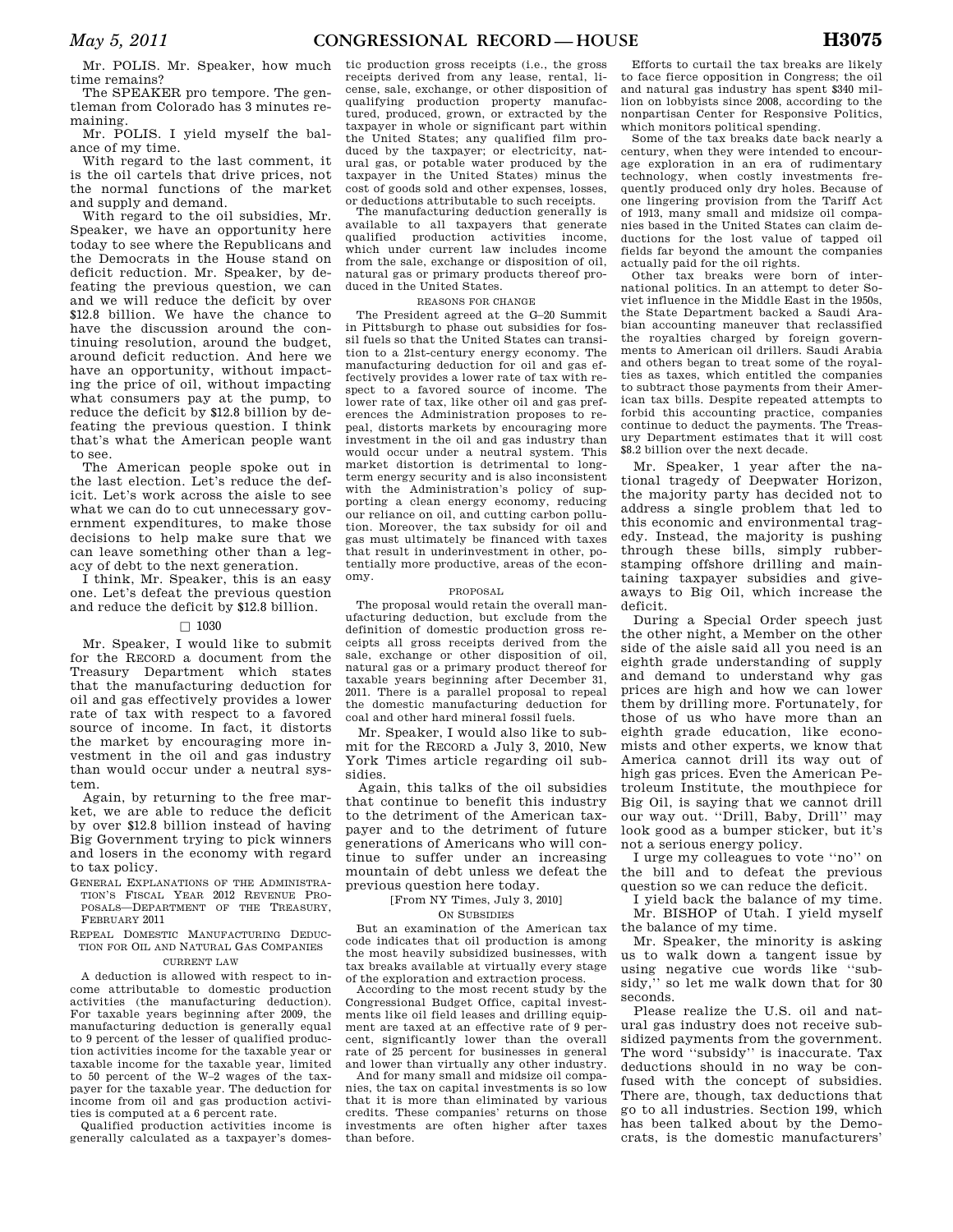deduction. Every industry—manufacturing, producing, growing, extracting—gets a 9 percent of earned income deduction, not a credit, except for oil and gas; but they are limited to just 6 percent. There is similarity.

They've also asked us to try and walk down a tangent in talking about safety, but the ideas of safety are codified in the legislation before us. They then say let's increase our production by raising taxes. What a non sequitur. Even if you raise taxes against somebody else and try to create some kind of straw man to attack, that is simply a non sequitur, because we do not have a tax problem in this country. We have a production problem; we have a jobs problem. These two bills go directly to that problem. They increase production and increase jobs.

We are not trying to pick winners and losers. We want the Americans to be winners, and that's what our choice is to be. These are two good bills in a time of \$4 and \$5 gasoline prices that are devastating jobs and our economy. These bills surely should be something that every Member should support.

Mr. QUIGLEY. Mr. Speaker, I rise in opposition to H.R. 1229 and H.R. 1230.

We like to stand on this floor and talk about the things we can't agree on.

On this issue, there's more common ground than you might think.

We all seek to end our dependence on foreign oil because it endangers our environment, hurts our economy and weakens our national security.

Our disagreement lies in potential solutions. In order to lower gas prices we can and must crack down on oil speculators, end big oil handouts, invest in public transit and electric vehicles and increase corporate average fuel economy standards.

The other side of the argument, the one that is presented today and that we will be voting on, would have you believe that all we need to do is increase our domestic oil resources and remove regulations.

Regulations that have purportedly forced us to look outside our nation's borders for oil.

Our answers do not lie in more oil—our answers lie in conservation and smart investments.

They do not lie in increasing our oil supply, because, let's face it, oil prices are based on a global market, and one nod from OPEC would make any increase in U.S. domestic supplies irrelevant.

Our answers cannot be found by damaging the ecosystems the industries along our coast rely on.

And, our answers will not be solutions that defy our military experts who are saying oil ain't the answer.

Earlier this week, I offered an amendment that was not made in order by the Rules Committee—an amendment that said we must look at the damage we could incur before we extract oil and gas.

This same common sense must be applied to our energy plan.

We can proactively move our nation toward reducing our dependence on foreign oil so that we take control of our energy future, protect our nation, our economy and our environment—and we must.

But, these are not our solutions.

Mr. MCGOVERN. Mr. Speaker, I rise today in opposition to the rule and the underlying bills, H.R. 1229 and H.R. 1230.

Mr. Speaker, these bills aren't serious solutions to bring down high gas prices.

Instead, these are nothing more than a political exercise meant to keep the big oil companies happy.

Big oil companies have every reason to be happy these days.

Last week, ExxonMobil announced firstquarter profits of nearly \$10.7 billion.

Let me repeat that—\$10.7 billion. That's a 69% increase over the same three month period last year.

American taxpayers are paying nearly \$4 dollars a gallon for gasoline and we're still giving \$4 billion in subsidies to Big Oil?

Give me a break.

Yesterday, in the Rules Committee, I offered an amendment—as a standalone bill—that would eliminate subsidies for big oil. My amendment would have done nothing to prevent these drilling bills from moving forward.

Ending subsidies for corporations that are making money hand over fist while gouging Americans shouldn't be controversial.

Apparently, my Republican colleagues on the Rules Committee didn't see it the same way. My amendment wasn't made in order.

Instead, here we are today debating legislation that would boost Big Oil's profits even more without doing anything to lower gas prices for American families.

More drilling won't lower gas prices. It's that simple.

Even with an expedited permitting approval process—that ignores any environmental impact assessment—we wouldn't see any of this additional supply in the market for years.

And the notion that we've run out of areas to drill because we've exhausted all current offshore drilling sites is ludicrous.

Oil companies currently have access to nearly 80 million acres to drill for oil, including 38 million acres offshore. But they produce oil on only 4 percent of those acres.

Mr. Speaker, my Republican colleagues are so fond of saying these days that people should be able to pull themselves up by their bootstraps.

I wish they would apply that same "tough love'' to the record profit-making oil companies at a time when American families are being gouged at the pump.

I oppose this Rule and the underlying bills and I urge my colleagues to do the same.

The material previously referred to by Mr. POLIS is as follows:

AN AMENDMENT TO H. RES. 245 OFFERED BY MR. POLIS OF COLORADO

At the end of the resolution, add the following new sections:

SEC. 4. Immediately upon adoption of this resolution the Speaker shall, pursuant to clause 2(b) of rule XVIII, declare the House resolved into the Committee of the Whole House on the state of the Union for consideration of the bill (H.R. 1689) to amend the Internal Revenue Code of 1986 to disallow the deduction for income attributable to domestic production activities with respect to oil and gas activities of major integrated oil companies. The first reading of the bill shall be dispensed with. All points of order against consideration of the bill are waived. General debate shall be confined to the bill and shall not exceed one hour equally divided and controlled by the chair and ranking minority

member of the Committee on Ways and Means. After general debate the bill shall be considered for amendment under the fiveminute rule. All points of order against provisions in the bill are waived. At the conclusion of consideration of the bill for amendment the Committee shall rise and report the bill to the House with such amendments as may have been adopted. The previous question shall be considered as ordered on the bill and amendments thereto to final passage without intervening motion except one motion to recommit with or without instructions. If the Committee of the Whole rises and reports that it has come to no resolution on the bill, then on the next legislative day the House shall, immediately after the third daily order of business under clause 1 of rule XIV, resolve into the Committee of the Whole for further consideration of the bill.

SEC. 5. Clause 1(c) of rule XIX shall not apply to the consideration of the bill specified in section 4 of this resolution.

The information contained herein was provided by the Republican Minority on multiple occasions throughout the 110th and 111th Congresses.)

THE VOTE ON THE PREVIOUS QUESTION: WHAT IT REALLY MEANS

This vote, the vote on whether to order the previous question on a special rule, is not merely a procedural vote. A vote against ordering the previous question is a vote against the Republican majority agenda and a vote to allow the opposition, at least for the moment, to offer an alternative plan. It is a vote about what the House should be de-

bating. Mr. Clarence Cannon's Precedents of the House of Representatives (VI, 308–311), describes the vote on the previous question on the rule as ''a motion to direct or control the consideration of the subject before the House being made by the Member in charge.'' To defeat the previous question is to give the opposition a chance to decide the subject before the House. Cannon cites the Speaker's ruling of January 13, 1920, to the effect that ''the refusal of the House to sustain the demand for the previous question passes the control of the resolution to the opposition'' in order to offer an amendment. On March 15, 1909, a member of the majority party offered a rule resolution. The House defeated the previous question and a member of the opposition rose to a parliamentary inquiry, asking who was entitled to recognition. Speaker Joseph G. Cannon (R-Illinois) said: ''The previous question having been refused, the gentleman from New York, Mr. Fitzgerald, who had asked the gentleman to yield to him for an amendment, is entitled to the first recognition.''

Because the vote today may look bad for the Republican majority they will say ''the vote on the previous question is simply a vote on whether to proceed to an immediate vote on adopting the resolution . . . [and] has no substantive legislative or policy implications whatsoever.'' But that is not what they have always said. Listen to the Republican Leadership Manual on the Legislative Process in the United States House of Representatives, (6th edition, page 135). Here's how the Republicans describe the previous question vote in their own manual: ''Although it is generally not possible to amend the rule because the majority Member controlling the time will not yield for the purpose of offering an amendment, the same result may be achieved by voting down the previous question on the rule. . . . When the motion for the previous question is defeated, control of the time passes to the Member who led the opposition to ordering the previous question. That Member, because he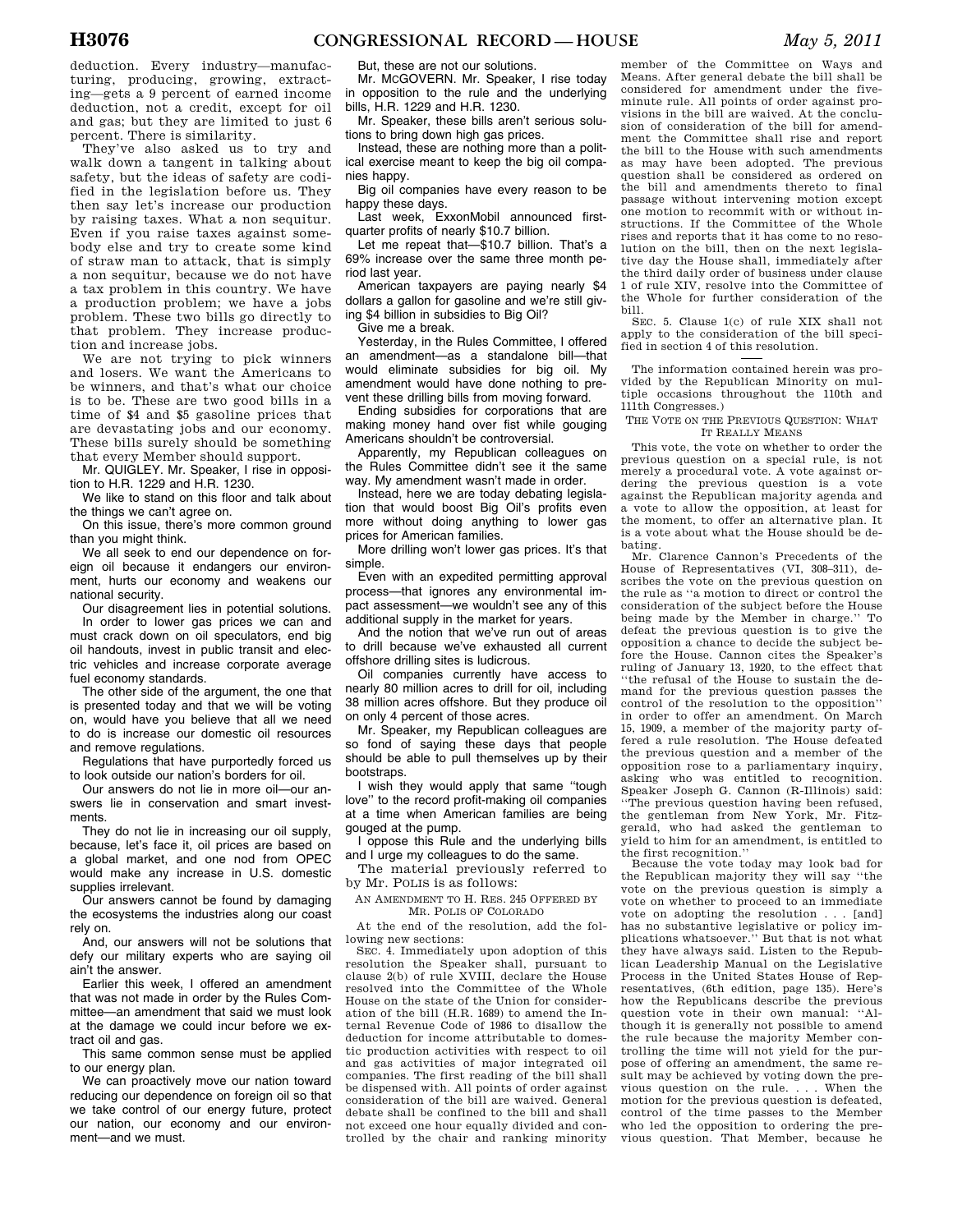## *May 5, 2011* **CONGRESSIONAL RECORD — HOUSE H3077**

Schock

Neugebauer Noem Nugent

then controls the time, may offer an amendment to the rule, or yield for the purpose of amendment.''

In Deschler's Procedure in the U.S. House of Representatives, the subchapter titled ''Amending Special Rules'' states: ''a refusal to order the previous question on such a rule [a special rule reported from the Committee on Rules] opens the resolution to amendment and further debate.'' (Chapter 21, section 21.2) Section 21.3 continues: ''Upon rejection of the motion for the previous question on a resolution reported from the Committee on Rules, control shifts to the Member leading the opposition to the previous question, who may offer a proper amendment or motion and who controls the time for debate thereon.''

Clearly, the vote on the previous question on a rule does have substantive policy implications. It is one of the only available tools for those who oppose the Republican majority's agenda and allows those with alternative views the opportunity to offer an alternative plan.

Mr. BISHOP of Utah. Mr. Speaker, I yield back the balance of my time, and I move the previous question on the resolution.

The SPEAKER pro tempore. The question is on ordering the previous question.

The question was taken; and the Speaker pro tempore announced that the ayes appeared to have it.

Mr. POLIS. Mr. Speaker, on that I demand the yeas and nays.

The yeas and nays were ordered.

The SPEAKER pro tempore. Pursuant to clause 9 of rule  $X\overline{X}$ , the Chair will reduce to 5 minutes the minimum time for any electronic vote on the question of adopting the resolution.

The vote was taken by electronic device, and there were—yeas 241, nays 171, not voting 20, as follows:

Adams Aderholt Akin Alexander Amash Austria Bachmann Bachus Barletta Bartlett Barton (TX) Bass (NH) Benishek Berg Biggert Bilirakis Bishop (UT) Black Blackburn Bonner Bono Mack Boren Boustany Brady (TX) Brooks Broun (GA) Buchanan Bucshon Buerkle Burgess Burton (IN) Calvert Camp Campbell Canseco Capito Carter Cassidy Chabot Chaffetz

[Roll No. 293] YEAS—241 Coble Coffman (CO) Cole Conaway Costa Cravaack Crawford Crenshaw Cuellar Culberson Davis (KY) Denham Dent DesJarlais Diaz-Balart Dold Dreier Duffy Duncan (SC) Duncan (TN) Ellmers Farenthold Fincher Fitzpatrick Flake Fleischmann Fleming Flores Forbes Fortenberry Foxx Franks (AZ) Frelinghuysen Gallegly Gardner Garrett Gerlach Gibbs Gibson Gingrey (GA) Gohmert Goodlatte Gosar Gowdy Granger Graves (GA) Graves (MO) Green, Al Green, Gene Griffin (AR) Griffith (VA) Grimm Guinta Guthrie Hall Hanna Harper Harris Hartzler Hastings (WA) Hayworth Heck Heller Hensarling Herger Herrera Beutler Hinojosa Huelskamp Huizenga (MI) Hultgren Hunter Hurt Issa Jackson Lee (TX) Jenkins Johnson (IL) Johnson (OH) Jones

Jordan

King (IA) Kingston Kinzinger (IL) Kline Labrador Lamborn Lance Landry Lankford Latham LaTourette Latta Lewis (CA) LoBiondo Long Lucas Luetkemeyer Lummis Lungren, Daniel E. Mack Manzullo Marchant Marino McCarthy (CA) McCaul McClintock McCotter McHenry McKeon McKinley McMorris Rodgers Meehan Mica Miller (FL) Miller (MI) Miller, Gary Mulvaney Murphy (PA) Myrick Altmire Andrews Baca Baldwin Barrow Bass (CA) Becerra Berkley Berman Bishop (GA) Bishop (NY) Blumenauer Boswell Brady (PA) Braley (IA) Brown (FL) Butterfield Capps Capuano Cardoza Carnahan Carney Carson (IN) Castor (FL) Chandler Chu Cicilline Clarke (MI) Clarke (NY) Clay Cleaver Cohen Connolly (VA) Conyers Cooper Costello Courtney Critz Cummings Davis (CA) Davis (IL) DeFazio DeGette DeLauro

Deutch Dicks Dingell Doggett Donnelly (IN) Doyle Edwards Ellison Eshoo Farr Fattah

Kelly

Nunes Nunnelee Olson Palazzo Paul Paulsen Pearce Pence Petri Pitts Platts Poe (TX) Pompeo Posey Price (GA) Quayle Reed Rehberg Renacci Ribble Rigell Rivera Roby Roe (TN) Rogers (AL) Rogers (KY) Rogers (MI) Rohrabacher Rokita Rooney Ros-Lehtinen Roskam Ross (FL) Royce Runyan Ryan (WI) Scalise Schilling Schmidt NAYS—171 Filner Frank (MA) Fudge Garamendi Grijalva Gutierrez Hanabusa Hastings (FL) Heinrich Higgins Himes Hinchey Hirono Holden Holt Honda Hoyer Inslee Israel Jackson (IL) Johnson (GA) Johnson, E. B.

Kaptur Keating Kildee Kind Kissell Kucinich Langevin

Lee (CA) Levin

Lipinski Loebsack

Lowey Luján Lynch Maloney Markey

Matsui

McIntyre

Michaud

Moore Moran

Sessions Shuster Simpson Stearns Stivers Terry Tiberi Tipton Turner Upton Walberg Walden Webster West Wolf Womack Woodall Yoder Larsen (WA) Larson (CT) Lewis (GA) Lofgren, Zoe Matheson McCarthy (NY) McCollum McDermott McGovern McNerney Miller (NC) Miller, George Neal Owens Pallone Payne Pelosi Peters Peterson Polis Quigley Rahall Reyes Rush T. Schiff Schrader Serrano Sewell Shuler Sires Speier Stark Sutton Tierney Tonko Towns Tsongas

Schweikert Scott (SC) Scott, Austin Sensenbrenner Shimkus Smith (NE) Smith (NJ) Smith (TX) Southerland Stutzman Sullivan Thompson (PA) Thornberry Walsh (IL) Westmoreland Whitfield Wilson (SC) Wittman Young (AK) Young (FL) Young (IN) Murphy (CT) Napolitano Pastor (AZ) Perlmutter Pingree (ME) Price (NC) Richardson Richmond Ross (AR) Roybal-Allard Ruppersberger Ryan (OH) Sanchez, Linda Sanchez, Loretta Sarbanes Schakowsky Schwartz Scott (VA) Scott, David Sherman Slaughter Smith (WA) Thompson (CA) Thompson (MS) Velázquez Visclosky Walz (MN) Wasserman Schultz

Waters Watt Waxman

Ackerman Bilbray Cantor Clyburn Crowley Emerson Engel

NOT VOTING—20 Giffords Gonzalez Johnson, Sam King (NY) Meeks

Welch Wilson (FL) Woolsey

Nadler Olver

Pascrell Rangel Reichert Rothman (NJ) Van Hollen Weiner

Wu Yarmuth

## $\Box$  1059

Mrs. MALONEY, Ms. SPEIER, and Mr. RUSH changed their vote from "yea" to "nay."

Ms. HAYWORTH and Mr. GRAVES of Missouri changed their vote from ''nay'' to ''yea.''

So the previous question was ordered. The result of the vote was announced as above recorded.

Stated against:

Mr. VAN HOLLEN. Mr. Speaker, on rollcall No. 293, I was unavoidably detained. Had I been present, I would have voted "no."

The SPEAKER pro tempore. The question is on the resolution.

The question was taken; and the Speaker pro tempore announced that the ayes appeared to have it.

RECORDED VOTE

Mr. POLIS. Mr. Speaker, I demand a recorded vote.

A recorded vote was ordered.

Crawford Crenshaw Cuellar Culberson Davis (KY) Denham Dent DesJarlais Diaz-Balart Dold Dreier Duffy Duncan (SC) Duncan (TN) Ellmers Farenthold Fincher Fitzpatrick Flake Fleischmann Fleming Flores Forbes Fortenberry Foxx Franks (AZ) Frelinghuysen Gallegly Gardner Garrett Gerlach Gibbs Gibson Gingrey (GA) Gohmert Goodlatte Gosar Gowdy Granger Graves (GA) Graves (MO) Green, Al Green, Gene Griffin (AR) Griffith (VA) Grimm

The SPEAKER pro tempore. This is a 5-minute vote.

The vote was taken by electronic device, and there were—ayes 245, noes 167, not voting 20, as follows:

[Roll No. 294] AYES—245

Adams Aderholt Akin Alexander Amash Austria Bachmann Bachus Barletta Bartlett Barton (TX) Bass (NH) Benishek Berg Biggert Bilirakis Bishop (UT) Black Blackburn Bonner Bono Mack Boren Boustany Brady (TX) Brooks Broun (GA) Buchanan Bucshon Buerkle Burgess Burton (IN) Calvert Camp Campbell Canseco Capito Carter Cassidy Chabot Chaffetz Coble Coffman (CO) Cole Conaway Costa Cravaack

Guinta Guthrie Hall Hanna Harper Harris Hartzler Hastings (WA) Hayworth Heck Heller Hensarling Herger Herrera Beutler Huelskamp Huizenga (MI) Hultgren Hunter Hurt Issa Jackson Lee (TX) Jenkins Johnson (IL) Johnson (OH) Jones Jordan Kelly King (IA) Kingston Kinzinger (IL) Kissell Kline Labrador Lamborn Lance Landry Lankford Latham LaTourette Latta Lewis (CA) LoBiondo Long Lucas Luetkemeyer